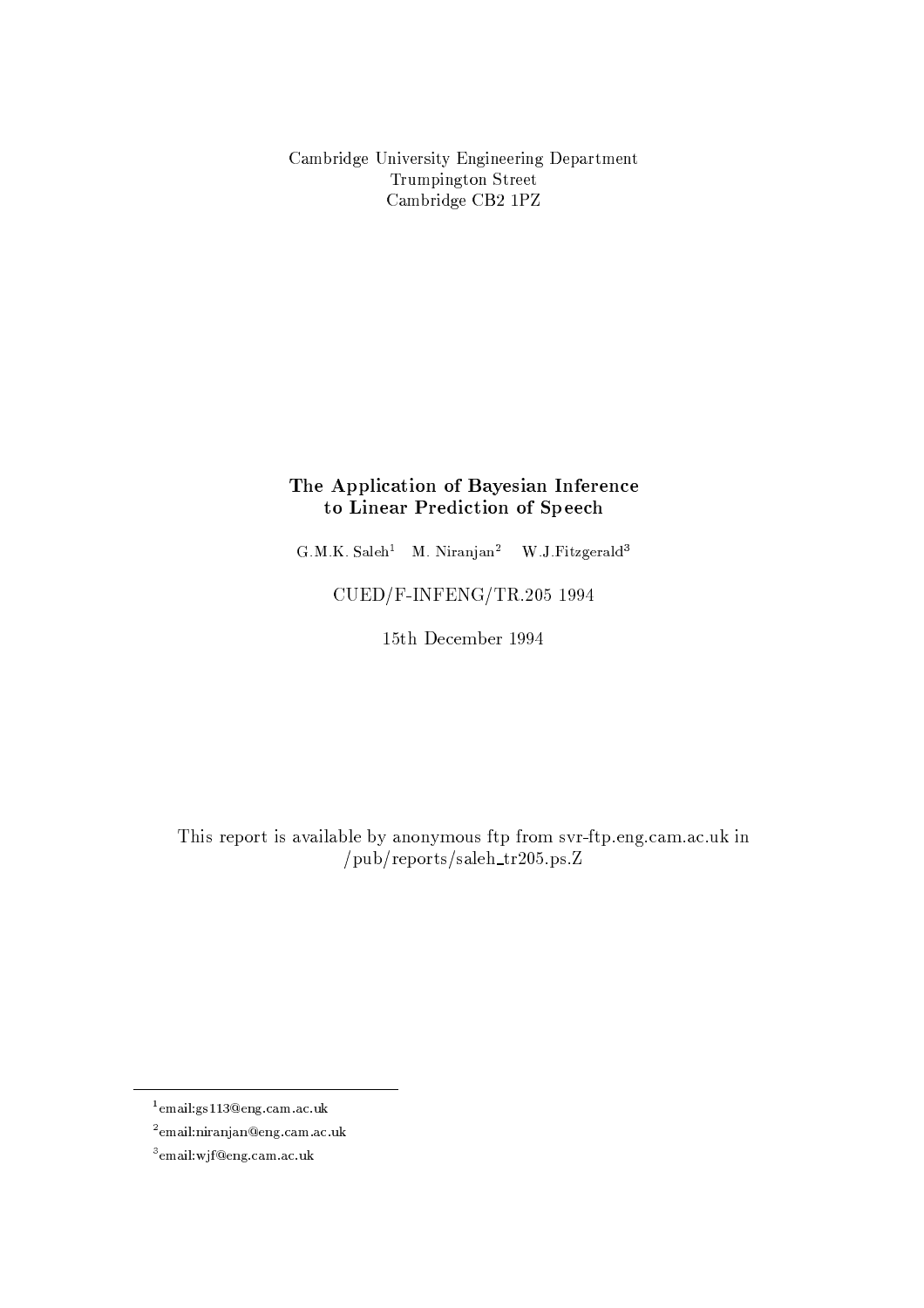## Abstract

The analysis of a speech segment is conventionally performed through linear prediction and the subsequent minimisation of a data error term in the least squares sense. The parameters derived as such maximise the likelihood of the data. In a learning problem, the addition of penalty terms, or regularisers, to the data term facilitates the estimation of the Maximum a Posteriori, or MAP, parameters. A direct equivalence can be drawn between the type of regulariser used and the prior assumptions regarding the solution. The Bayesian evidence procedure provides a framework for MAP parameter estimation and model order selection. In this paper, the use of suitable quadratic regularisers for the determination of linear prediction MAP parameters is addressed. The application of continuity constraints across successive speech segments will be demonstrated to enhance the tracking of formants for speech embedded in gaussian noise. The use of variable order models for speech analysis-synthesis is also addressed and its apparent benefits discussed.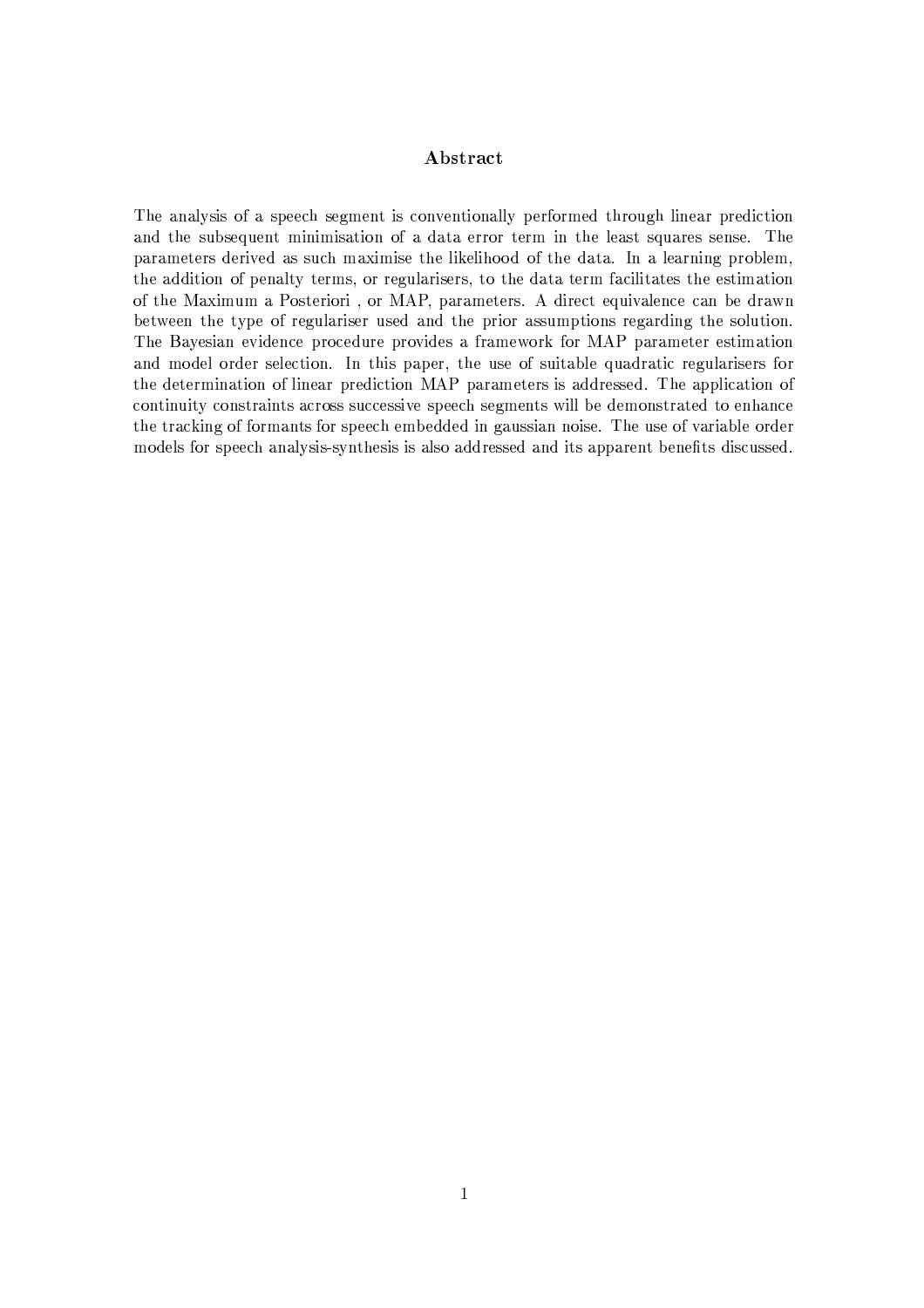#### $\mathbf{1}$ Introduction

The efficient, reliable and sufficiently accurate representation of the information held within an acoustical speech waveform is of paramount importance in the various speech analysis coding and processing applications that are currently in use. To date, the technique of linear prediction is the most widely used and easily implementable for speech analysis purposes.  $[1],[2]$   $[3],[4]$ .

The motivation for performing linear prediction for speech analysis stems from our understanding of the speech production process. At the acoustic level, the speech waveform is produced as a result of the excitation of the vocal tract due to the glottal waveform emanating from the constriction of the vocal folds. The vocal tract is characterised by its resonances, or formants, which can be considered constant over a short length of time. The shape of the vocal tract, at any one time, and the positions of the articulators, determine the frequencies at which the vocal tract resonates.

The speech production model proposed by Fant [5] models the speech waveform as the convolution of excitation, glottal, vocal tract and lip radiation models. In the z-domain, the output speech is expressed as:

$$
S(z) = E(z)G(z)V(z)L(z)
$$
\n<sup>(1)</sup>

The spectral effects of the glottal and lip radiation are combined with those of the vocal tract in order to produce the simplified all-pole model for speech production shown in Figure (1). The main advantage of the all-pole model is that it separates the excitation from the vocal tract, paving the way for the parametric representation of a speech segment in terms of corresponding linear prediction parameters.



Figure 1: All-pole model for speech production characterised by gain, G, filter  $A(z)$ , and  $v/u-v$  switch

The transfer function of the all-pole filter is written as:

$$
H(z) = \frac{G}{1 - \sum_{i=1}^{p} a_i z^{-i}}
$$
 (2)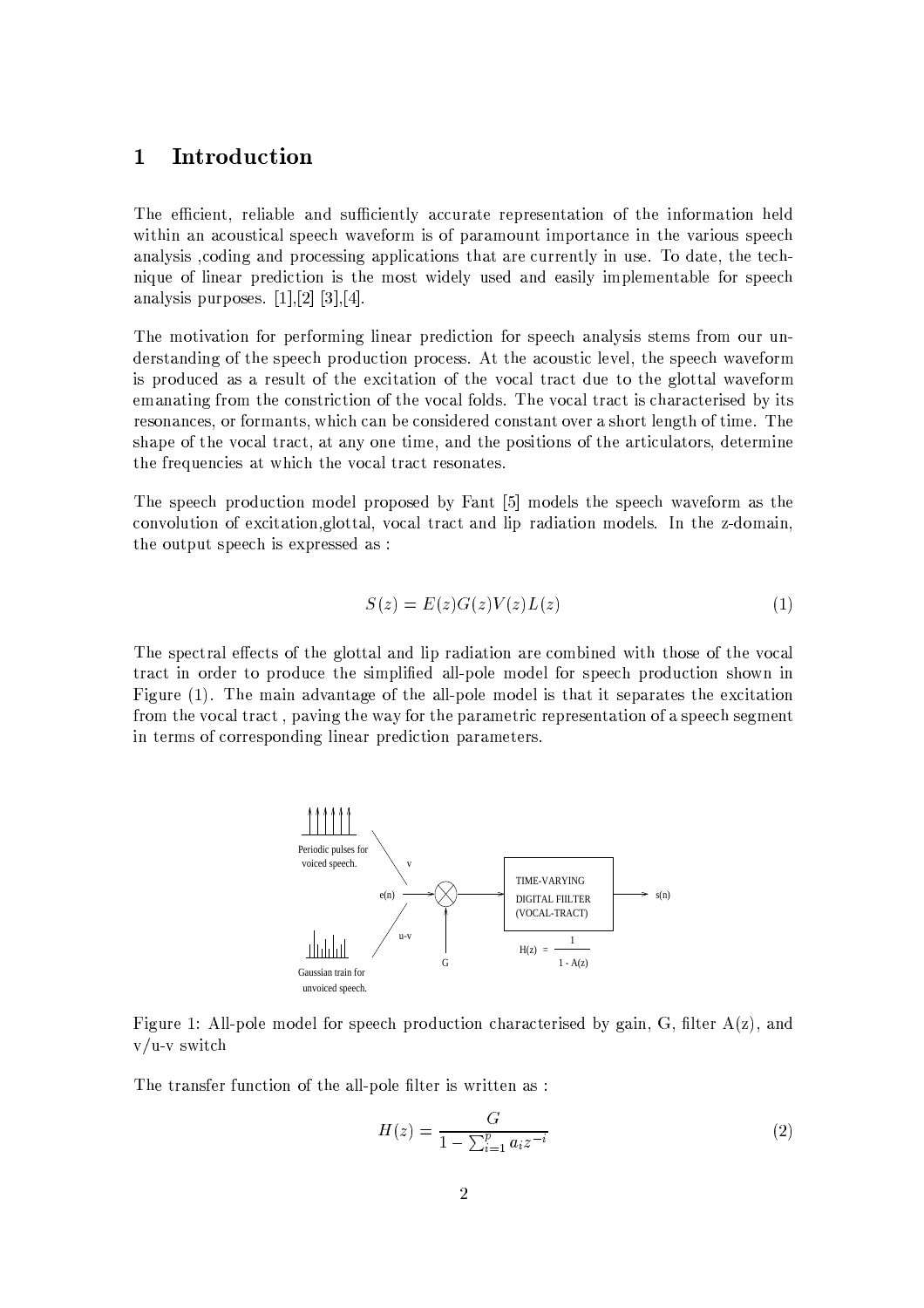which in the time domain translates to expressing the current speech sample as a linear combination of the past  $p$  samples and the current input:

$$
s(n) = \sum_{i=1}^{p} a_i s(n-i) + Gu(n)
$$
 (3)

Speech is broadly classified as belonging to one of two categories, voiced or unvoiced. The excitation to the filter takes the form of either a series of pulses for voiced speech or random gaussian noise for unvoiced speech. The frequency response of the filter signifies the broad spectrum of speech whilst the variations in pitch are controlled by the excitation. In analysing a speech segment, the aim is thus to spectrally match the spectrum of the estimated all pole filter to that of the speech segment under consideration through optimising the predictor or all-pole filter parameters,  $a_i$ . It can be be shown that spectral matching is achieved by minimising the total squared error between the predicted samples of the speech signal and their true values [6].

The parameter estimation methods conventionally used with linear prediction are based on minimising the total squared error between the predicted speech sample and its actual value over a short segment of speech. A review of the three most popular methods; the covariance, autocorrelation and lattice methods will be found in  $[1], [3]$ . These least squares methods do not computationally cater for any prior assumptions with regards to the nature of the particular problem under consideration. As such, it is not possible for any contextual knowledge about a specific speech segment or prior assumptions about the nature of the parameters to be embodied within the parameter estimation process. To be specific, the redundancies that exist between one speech frame and the next, and within the same speech frame are not exploited in conventional least squares methods.

The modelling of a priori assumptions can be achieved through the use of standard regularisation, which has its roots in function approximation, or learning theory [7]. Techniques of regularisation have been widely used for the imposition of constraints on functions which approximate given mappings. In the case of linear prediction, a penalty functional of the parameters, the regulariser, is added to the squared error term prior to minimising it.

The idea of regularisation is solidly grounded within Bayesian theory whereby a direct correspondence between the type of regulariser used and the probability distributions which are assumed to govern the model parameters can be drawn [8]. The regularisation of a solution, or inclusion of prior information, amounts to maximising the posterior probability of the parameters given the data under consideration. The model parameters arrived at thus are termed the *maximum a posteriori*, or MAP, parameters. Least squares estimation amounts to prefect prior ignorance and as such maximises the likelihood of the parameters given the data. The linear prediction parameters arrived at through least squares estimation techniques are termed *maximum likelihood*, or ML, parameters.

$$
Posterior \propto Prior \times Likelihood \tag{4}
$$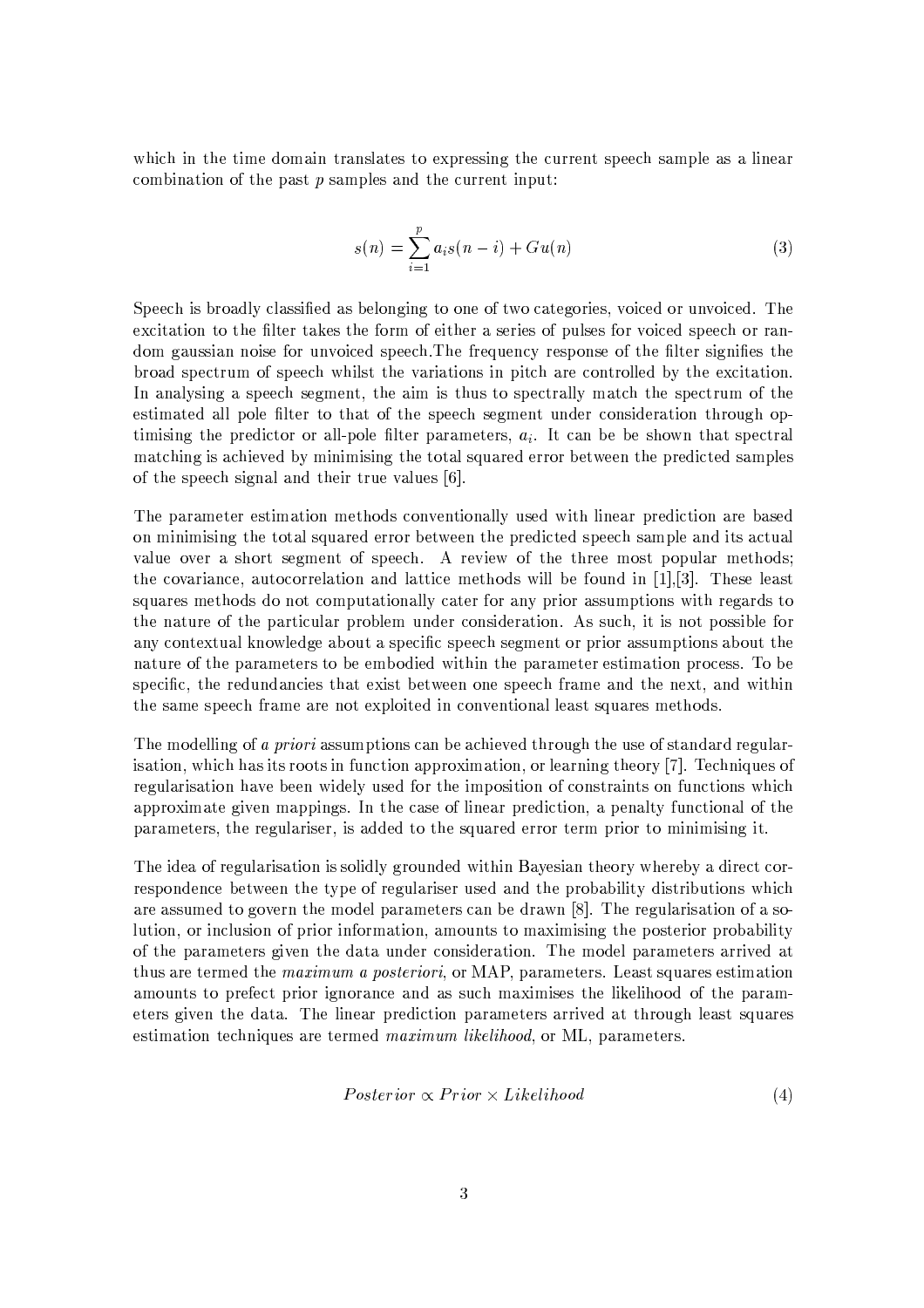$$
P(\mathbf{w}|D) \propto P(\mathbf{w}) P(D|\mathbf{w})
$$
\n(5)

Through our choice of a regulariser which is deemed relevant for a particular task, or application, we can arrive at parameters which would otherwise seem less suited to our application.

This report is divided into seven sections. Section 1 introduces least squares parameter estimation. In Section 2, the type of regulariser that is used is given and a general expression for the MAP parameters is derived. Section 3 provides a statistical interpretation of ML and MAP parameters. In Section 4 the bayesian evidence framework [8] which is used for estimating the parameters and performing model comparison is briefly over-viewed. In section 5, the use of MAP parameter estimates for tracking of formants is demonstrated for a synthetic waveform and for speech embedded in gaussian noise. In section 6, the use of variable order models to perform analysis-synthesis is compared and contrasted with fixed order models. The data reduction rates and listening tests results are also given. Finally, the last section offers a discussion of the results and explores areas for future work.

#### **Least Squares Parameter Estimation**  $\boldsymbol{2}$

In order to derive a least squares expression for the linear predictor parameters, we consider the following mapping, where the n-dimensional space is that of lagged inputs:

$$
S = (\mathbf{x_i}, \mathbf{y_i}) \in \mathbb{R}^n \times \mathbb{R}, \qquad \mathbf{i} = 1, 2, \dots N \tag{6}
$$

where, with reference to equation (2),  $y_i$  corresponds to the current speech sample,  $s(n)$ , and  $x_i$  is a vector of the past speech samples:

$$
\mathbf{x_i} = \begin{bmatrix} s_{n-p} & s_{n-p-1} & \cdots & s_{n-1} \end{bmatrix} \tag{7}
$$

We wish to estimate the function  $f(\mathbf{x}_i)$  which best satisfies the mapping:

$$
f(\mathbf{x_i}) = \mathbf{y_i}, \qquad \qquad i = 1, 2, \cdots, N \tag{8}
$$

The data error between the current output,  $y_i$ , and its estimated value,  $f(\mathbf{x}_i)$ , is:

$$
E_D = \frac{1}{2} \sum_{i} \left( \mathbf{y_i} - f\left(\mathbf{x_i}\right) \right)^2 \tag{9}
$$

Within the context of linear prediction, we consider the mapping as being performed by a single perceptron with weight vector **w** and a linearly varying activation unit. The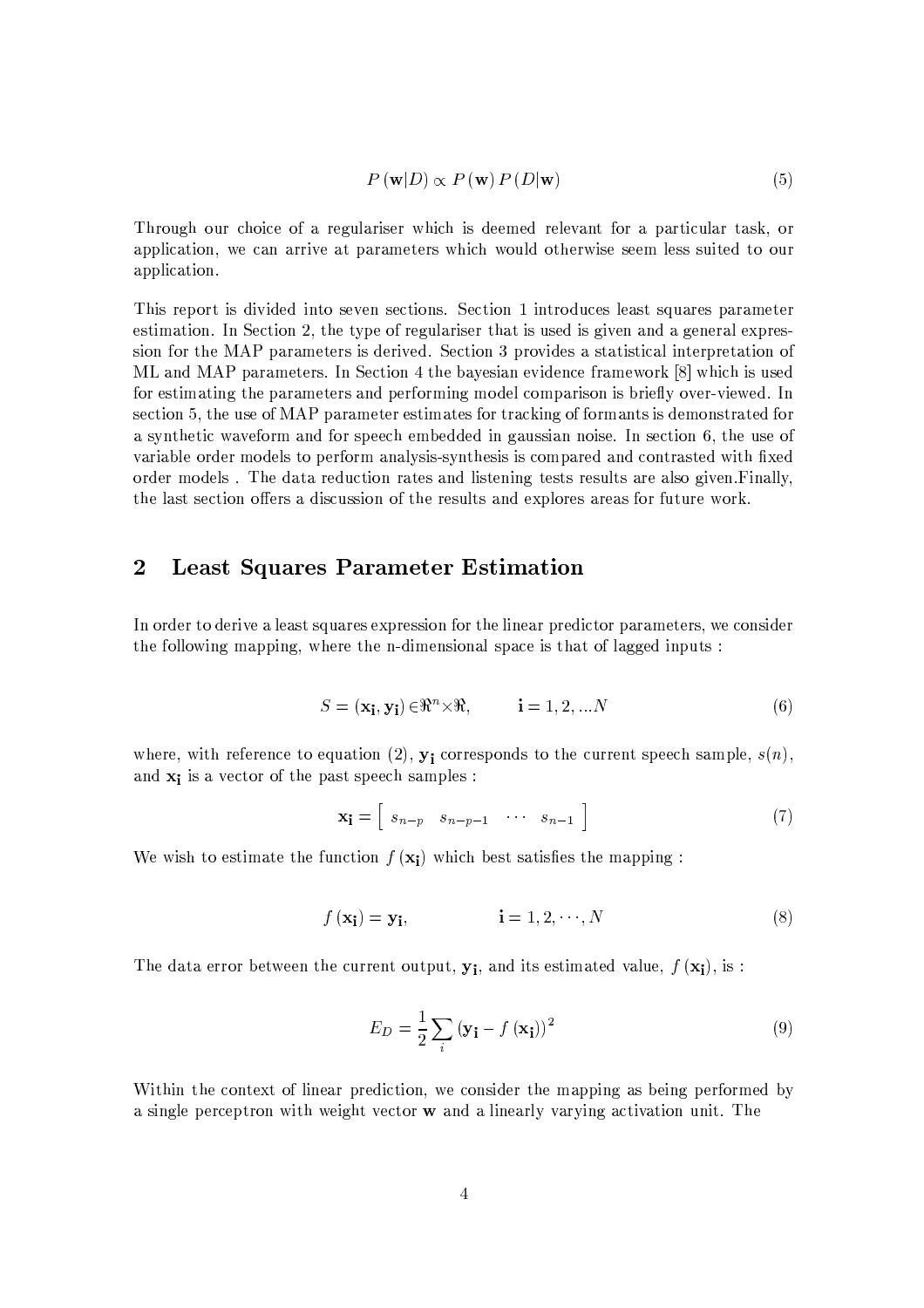function,  $f(\mathbf{x_i})$ , can thus be written as :

$$
f(\mathbf{x_i}) = \mathbf{w^T} \mathbf{x_i} \tag{10}
$$

and the data error is re-expressed as :

$$
E_D = \frac{1}{2} \sum (\mathbf{y_i} - \mathbf{w^T} \mathbf{x_i})^2
$$
 (11)

The gradient of the data error is given by:

$$
\nabla E_D = \mathbf{R} \mathbf{w} - \mathbf{q} \tag{12}
$$

where  $\bf{R}$  is the hessian matrix of the data error whose elements are given by :

$$
\mathbf{R}_{lm} = \sum_{i=1}^{N} \mathbf{x}_l^i \mathbf{x}_m^i
$$
 (13)

and  $q$  is a vector of correlations whose elements are given by :

$$
\mathbf{q}_l = \sum_{i=1}^N \mathbf{y}_l^i \mathbf{x}_l^i
$$
 (14)

Setting  $\nabla E_D$  in equation (12) to zero, we obtain the predictor parameters which coincide with the global minimum of the quadratic error surface defined by  $E_D$ :

$$
\mathbf{R}\mathbf{w}_{\mathbf{m}} = \mathbf{q} \tag{15}
$$

#### 3 **Imposing Continuity Constraints**

We wish to further utilise the information that we have about the speech waveform in estimating the linear prediction parameters. To this end, the techniques of standard regularisation which exploit smoothness constraints in function approximation problems are used [7].

In standard regularisation, the function,  $f(\mathbf{x}_i)$ , is estimated after minimising a cost function consisting of two terms. The first term is a data error term, as that appearing in equation (11). The second term, or the regulariser, is a penalty functional of  $f(\mathbf{x_i})$  which embodies our a priori beliefs about the characteristics of  $f(\mathbf{x_i})$ . The cost function to be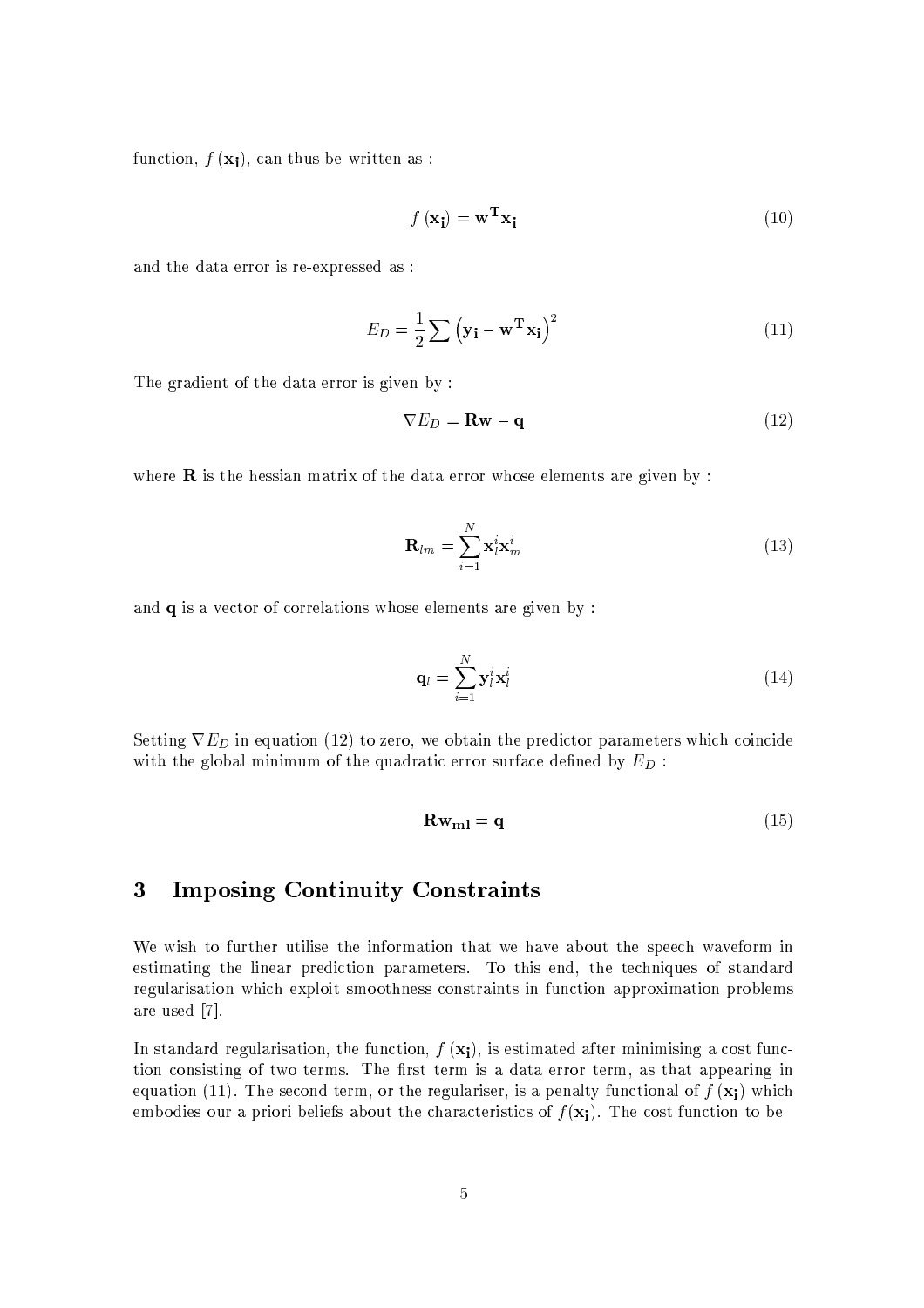minimised is thus of the following form:

$$
M = \frac{1}{2} \sum (\mathbf{y_i} - f(\mathbf{x_i}))^2 + \lambda ||Pf||^2
$$
 (16)

where all the relationships given in the last section still hold and  $||Pf||$  defines the type of constraint to be applied.

The regularisers that are used for speech analysis in this paper are all special cases of the following:

$$
E_{\mathbf{w}} = (\mathbf{w} - \mathbf{u}) \Phi(\mathbf{w} - \mathbf{u})^{\mathbf{T}}
$$
 (17)

Where  $\Phi$  is a diagonal matrix that holds the regularisation parameters, w is a vector which holds the model parameters and **u** is a vector whose elements can take either zero or non-zero values.

The cost function to be minimised is thus:

$$
M = (\mathbf{w} - \mathbf{u}) \Phi (\mathbf{w} - \mathbf{u})^T + E_D
$$
 (18)

Introducing the substitution  $\Psi = \frac{\Phi}{\beta}$ , the cost function is re-expressed as :

$$
M = (\mathbf{w} - \mathbf{u})\Psi(\mathbf{w} - \mathbf{u})^{\mathbf{T}} + \beta E_D
$$
 (19)

where  $\Psi$  is a diagonal matrix whose elements are the same of those of  $\Phi$  but are scaled with the parameter  $\beta$ . The purpose of introducing  $\Psi$  and  $\beta$  will be apparent in the next section where a statistical interpretation of the assumptions embodied in using the type of quadratic regulariser appearing in equation (17),  $\beta$  and of the related model parameters will be given.

The gradient of  $M$  is given by:

$$
\nabla M = (\beta \mathbf{R} + \Psi) \mathbf{w} - \beta \mathbf{q} - \Psi \mathbf{u}
$$
 (20)

For known  $\beta$  and  $\Psi$ , the parameters obtained by setting  $\nabla M$  to zero, give the minimum of the error surface defined by M. Substituting the expression for  $w_{m1}$  given in equation  $(15)$  in equation  $(20)$ , and setting the gradient to zero, we get the following expression for the model parameters:

$$
\mathbf{w}_{\mathbf{mp}} = (\beta \mathbf{R} + \boldsymbol{\Psi})^{-1} (\beta \mathbf{R} \mathbf{w}_{\mathbf{ml}} + \boldsymbol{\Psi} \mathbf{u}) \tag{21}
$$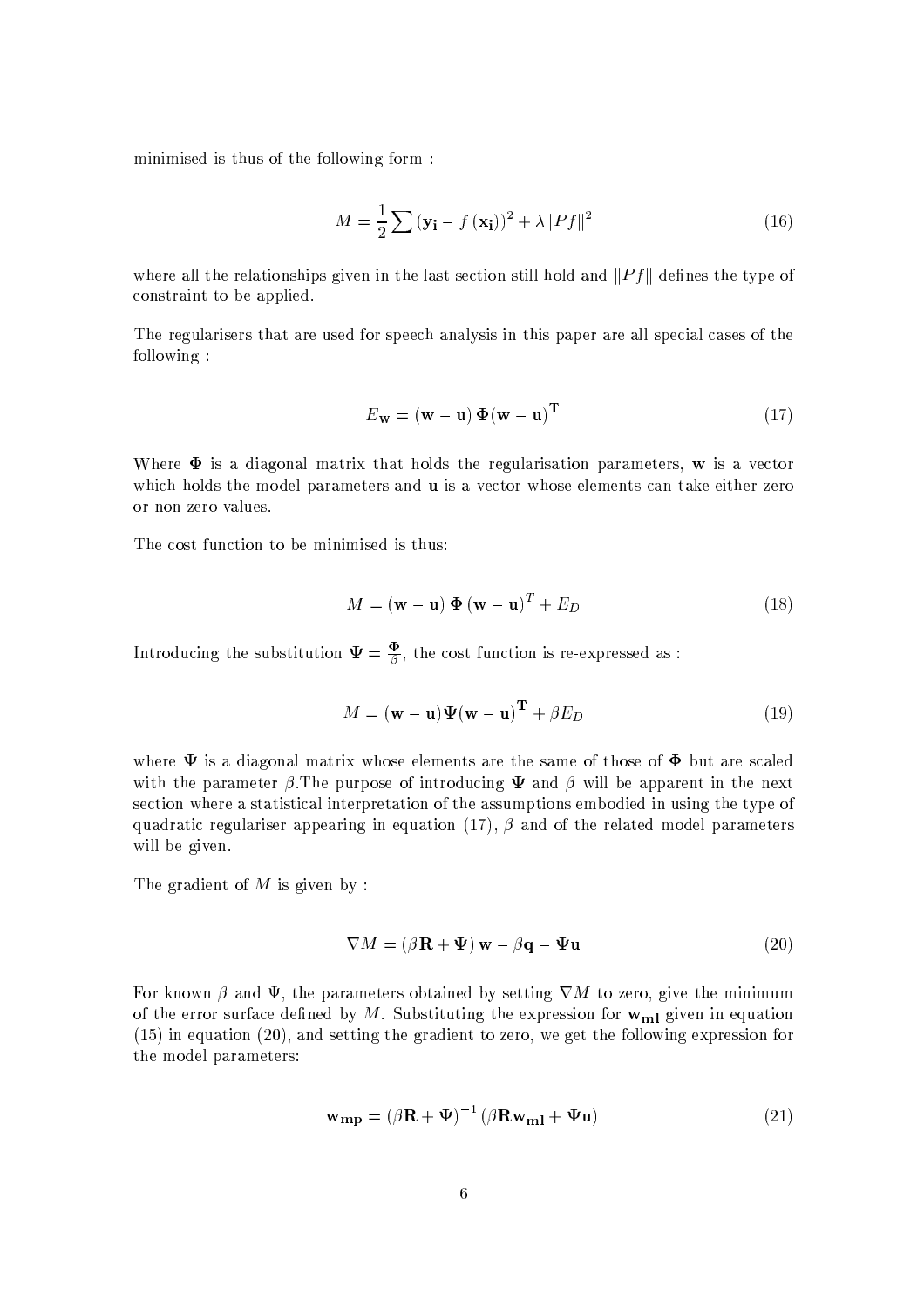#### $\overline{4}$ **Statistical Interpretation**

As briefly mentioned in the Introduction, the  $w_{m1}$  and  $w_{mp}$  parameters can be viewed as those that maximise the likelihood of the data and the posterior probability of the parameters respectively. This nomenclature falls within the statistical interpretation of estimating a function to learn a mapping between two data sets.

With reference to equation (9), the predicted values,  $f(\mathbf{x_i})$ , are assumed to deviate from their actual values,  $y_i$ , according to a gaussian distribution with variance  $\frac{1}{\beta}$ . Under such an assumption, the probability of the data,  $D$ , given the model parameters,  $w$ , is governed by the following proportionality:

$$
P(D|\mathbf{w}, \beta) \propto \exp(-\beta E_D) \tag{22}
$$

where  $E_D$  has appeared previously in equation (11).

In order to express the posterior probability of the parameters,  $P(\mathbf{w}|D)$ , we need to intially make assumptions about the prior probability of our model parameters. Throughout this paper, the assumption is that the parameters of the linear prediction model are derived from independent gaussian distributions. This view is compatible with the type of quadratic regulariser that has been given in the last section. Consider the regulariser given in equation (17) which was used to derive the expression for  $w_{mp}$ . Assuming that each of the model parameters,  $w_i$ , is derived from a gaussian distribution of mean  $u_i$  and variance  $(1|\psi_i)$ , the prior over all the model parameters follows the relationship:

$$
P(\mathbf{w}|\Psi) \propto \exp(-(\mathbf{w} - \mathbf{u})\Psi(\mathbf{w} - \mathbf{u})^{\mathrm{T}})
$$
 (23)

Now, given the prior and likelihood, the posterior probability is expressed as :

$$
P(\mathbf{w}|D, \Psi, \mathbf{u}, \beta) \propto P(D|\mathbf{w}, \beta) P(\mathbf{w}|\Psi)
$$
  
\n
$$
P(\mathbf{w}|D, \Psi, \beta) \propto \exp(-M)
$$
\n(24)

where M is the function to be minimised which has appeared in equation (19) and the minimisation of  $M$  corresponds to the maximisation of the posterior probability, for known  $\Psi$  and  $\beta$ .

The parameters  $\Psi$  and  $\beta$  reflect the relative importance given to the prior with respect respect to the data. If  $\Psi$  is set to zero, the optimisation of the model parameters will rely entirely on the data set under consideration and the model parameters will correspond to  $\mathbf{w}_{ml}$  (see equations (21) and (24). As  $\Psi$  becomes larger, the prior plays a bigger role in the determination of the model parameters. In the limiting case where the components of  $\Psi$  are too large with respect to  $\beta$ , the parameter estimates will simply be the means of the gaussian distributions given in their corresponding priors, which are the components of u.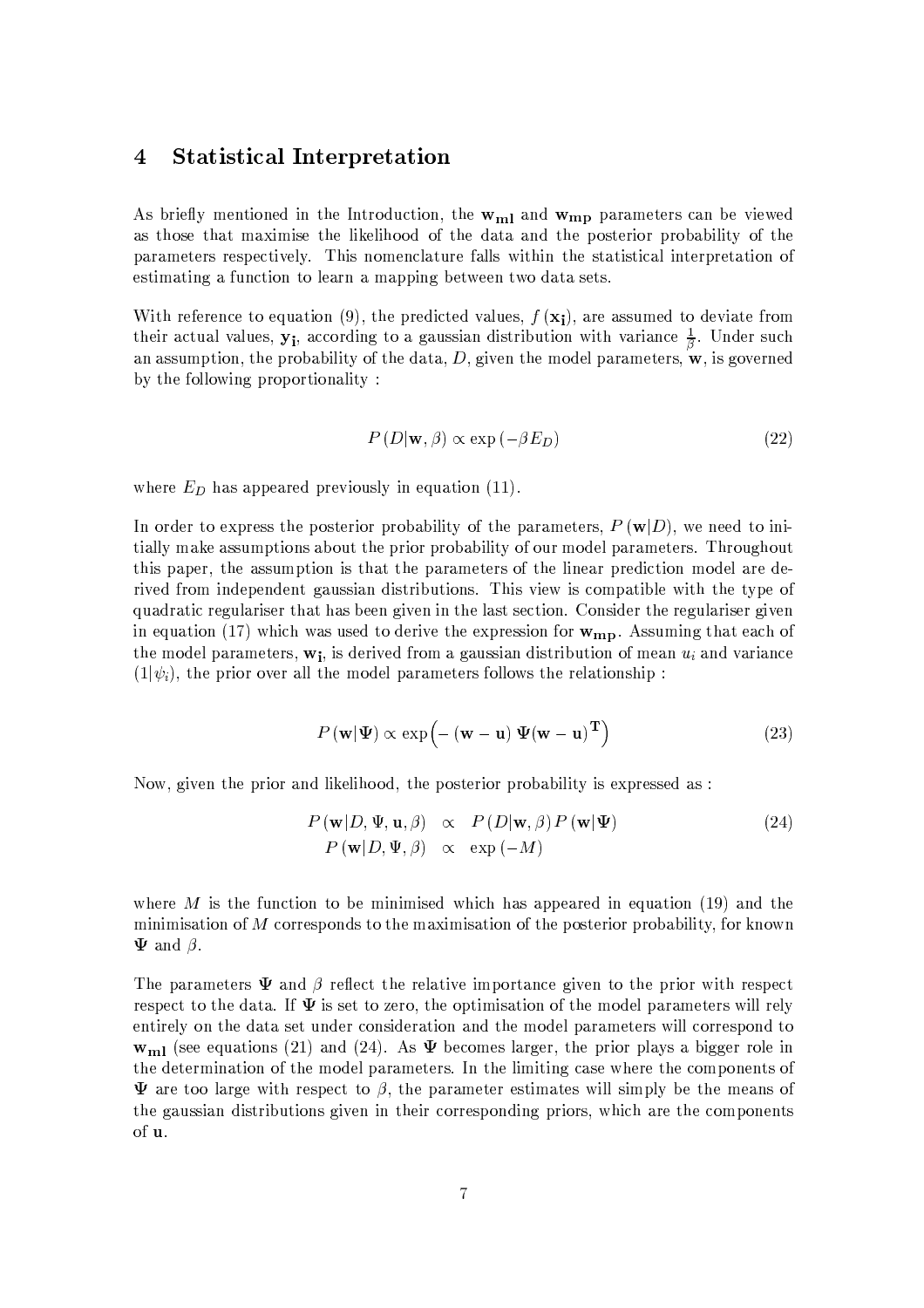We wish to find the model parameters that maximise their posterior probability,  $P(\mathbf{w}|D)$ . The interpretation given to  $\Psi$  and  $\beta$  so far leads to the suggestion that optimum values of  $\Psi$  and  $\beta$  exist which, when substituted in equation (21), give an estimate of the required MAP model parameters. The approach adopted in this paper is based on the evidence framework [8], the implementation of which is reviewed in the next section. The posterior probability of the parameters,  $P(\mathbf{w}|D)$ , is written as:

$$
P(\mathbf{w}|D) = \int P(\mathbf{w}|D, \Psi, \beta) P(\Psi, \beta|D) d\Psi d\beta
$$
 (25)

The second term in the integral above,  $P(\Psi, \beta|D)$ , is assumed to be sharply peaked around optimum values of  $\Psi$  and  $\beta$ , denoted by  $\hat{\Psi}$  and  $\hat{\beta}$ . As such, the maximum of  $P(\mathbf{w}|D)$  is approximated by  $P(\mathbf{w}|D,\hat{\mathbf{\Psi}},\hat{\beta})$ . An outline of all the approximations and assumptions which the evidence framework is based on will be found in [8],[9]

It is worth noting at this point that alternative approaches for the calculation of MAP parameters can be based on marginalising  $\Psi$  out of the prior distribution  $P(\mathbf{w}|\Psi)$  and obtaining an expression for the exact posterior distribution  $P(\mathbf{w}|D)$ . The maximum of the posterior distribution is then seeked for the MAP parameters (see [10], [11]).

#### $\overline{5}$ **Bayesian Evidence Framework**

The Evidence framework utilises bayesian inference in order to perform parameter estimation and model comparison in a unified and consistent manner. In the first level of inference, that of parameter estimation, the values of  $\Psi$  and  $\beta$  are optimised by maximising their *evidence*, which gives a measure of their posterior probability. The second level of inference deals with model comparison to choose the most plausible model, given the data mapping used. Again, the *evidence* of a model is the criterion used to determine the goodness of the model.

For a given model, M, the posterior probability of the parameters, w, given  $\Psi$ ,  $\beta$ , is written fully as :

$$
P(\mathbf{w}|D, \Psi, \beta, \mathcal{M}) = \frac{P(D|\mathbf{w}, \beta, \mathcal{M}) P(\mathbf{w}|\Psi, \mathcal{M})}{P(D|\Psi, \beta, \mathcal{M})}
$$
(26)

where the denominator,  $P(D|\Psi, \beta, \mathcal{M})$ , is the evidence for  $\Psi$  and  $\beta$ .

We wish to find  $\hat{\Psi}$  and  $\hat{\beta}$ , which maximise the posterior probability  $P(\mathbf{w}|\mathbf{D}, \Psi, \beta, \mathcal{M})$ . To this end, and with reference to equation (25), the values of  $\Psi$  and  $\beta$ , that maximise their posterior probability,  $P(\Psi, \beta, |D)$ , are obtained.

The posterior probability of  $\Psi$  and  $\beta$  is given by:

$$
P(\Psi, \beta | D, \mathcal{M}) = \frac{P(D | \Psi, \beta, \mathcal{M}) P(\Psi, \beta | \mathcal{M})}{P(D | \mathcal{M})}
$$
(27)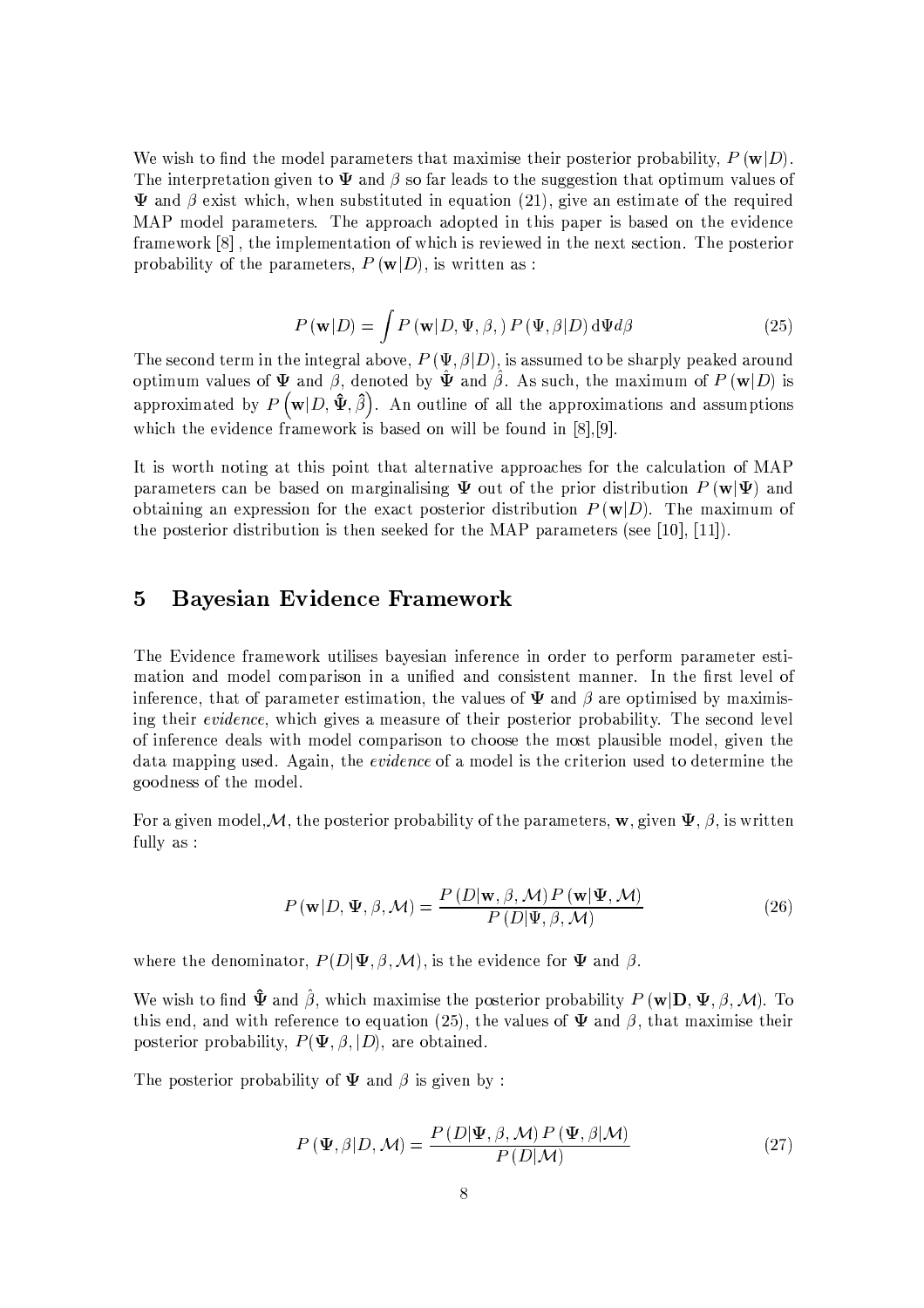Within the first level of inference,  $P(D|M)$  is constant.  $P(\Psi, \beta, M)$  is assumed to be a uniform non-informative prior. As such, the evidence for  $\Psi$  and  $\beta$ ,  $P(D|\Psi, \beta, \mathcal{M})$  is evaluated as a measure of their posterior probability. The maximum of the evidence is used to denote  $\hat{\mathbf{\Psi}}$  and  $\hat{\beta}$ , which will maximise the posterior probability of **w**.

Now,  $P(D|\Psi, \beta, \mathcal{M})$  is the normalising constant in equation (26):

$$
P(D|\Psi, \beta, \mathcal{M}) = \int P(D|\mathbf{w}, \beta, \mathcal{M}) P(\mathbf{w}|\Psi, \mathcal{M}) d\mathbf{w}
$$

$$
= \frac{Z_M}{Z_W Z_D}
$$

where

$$
Z_M = \int \beta E_D + (\mathbf{w} - \mathbf{u}) \Psi(\mathbf{w} - \mathbf{u})^{\mathbf{T}} d\mathbf{w}
$$
 (28)

$$
Z_D = \left(\frac{2\pi}{\beta}\right)^{\frac{N}{2}}\tag{29}
$$

$$
Z_W = \prod_j \left(\frac{2\pi}{\psi_j}\right)^{\frac{1}{2}}\tag{30}
$$

 $Z_M$  is evaluated in closed form after performing a second order Taylor expansion on M around the  $w_{mp}$  parameters and evaluating the resulting expression as a gaussian integral.

$$
Z_M = \frac{\exp\left(-M_{mp}\right)(2\pi)^{\frac{k}{2}}}{\sqrt{\det \Psi + \beta \mathbf{R}}}
$$
(31)

The log evidence for  $\Psi$  and  $\beta$  is thus written as:

$$
\log P(D|\Psi, \beta) = -(\beta E_D + (\mathbf{w_{mp}} - \mathbf{u}) \Psi (\mathbf{w_{mp}} - \mathbf{u})^{\mathrm{T}}) -\frac{1}{2} \log \det (\Psi + \beta \mathbf{R}) + \frac{k}{2} \log (2\pi) -\frac{N}{2} \log \frac{2\pi}{\beta} + \frac{1}{2} \sum_j \log (\psi)_j
$$
 (32)

The derivatives of the log evidence,  $\frac{d}{d\psi_j} \log P(D|\Psi, \beta, \mathcal{M})$  and  $\frac{d}{d\beta} \log P(D|\Psi, \beta, \mathcal{M})$ , when set to zero yield the following expressions: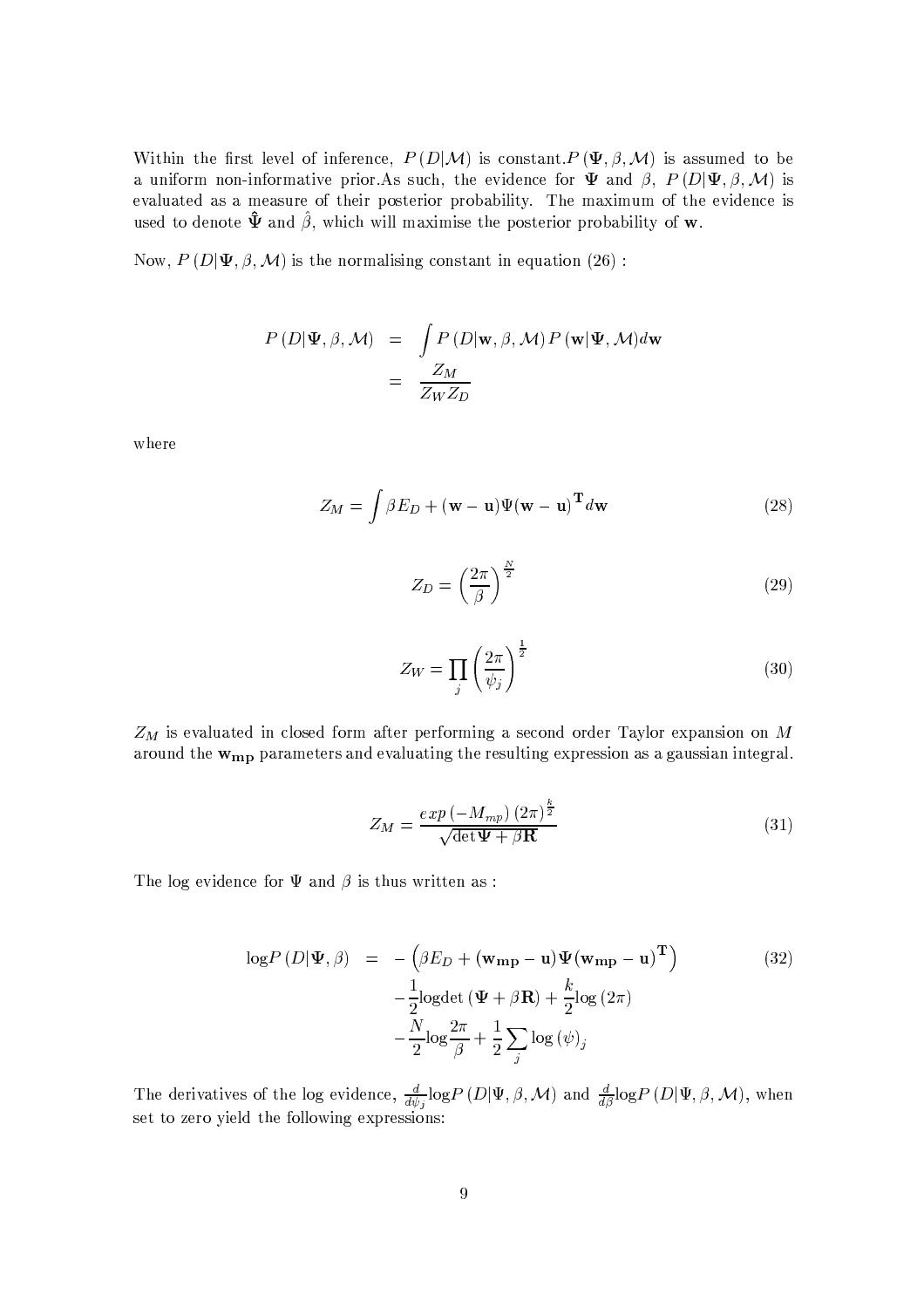$$
2\psi_j E_{Wj} = \gamma_j \tag{33}
$$

$$
2\beta E_D = N - \sum_{i} \gamma_i \tag{34}
$$

$$
\gamma_j = 1 - \psi_j \text{tr}\left( (\mathbf{\Psi} + \beta \mathbf{R})^{-1} \mathbf{I}_j \right) \tag{35}
$$

where  $E_{Wj} = \frac{1}{2} (w_j - u_j)^2$ ,  $\mathbf{I}_j (j, j) = 1$  and all other elements of  $\mathbf{I}_j$  are zero.

For the case when a single regularisation parameter,  $\psi$ , is used, equations (33)-(35) are rewritten as :

$$
2\psi E_W = \gamma \tag{36}
$$

$$
2\beta E_D = N - \gamma \tag{37}
$$

$$
\gamma = k - \psi \text{tr} \left( \psi \mathbf{I} + \beta R \right)^{-1} \tag{38}
$$

where **I** is the identity matrix and  $E_W = \frac{1}{2} \sum_j (w_j - u_j)^2$ 

The above expressions  $(33),(34)$  and  $(35)$ , coupled with equation  $(21)$ , can be solved recursively in order to arrive at  $\hat{\Psi}$ ,  $\hat{\beta}$  and the corresponding MAP model parameters. The flowchart in figure (2), depicts the stages involved in computing the MAP parameters for a linear predictor with multiple regularisation constants. For cases when a single regularisation constant is used for all the parameters, the search for maximum takes the same form as in the flow-chart, taking into account the changes in equations  $(36)$  to  $(38)$ .

The second level of inference is concerned with model comparison. The evidence for a model,  $P(D|M)$ , is used to assign preferences to different models. This follows from the following relationship, where the posterior probability of a model is expressed as:

$$
P\left(\mathcal{M}|\mathcal{D}\right) = \frac{P\left(\mathcal{M}\right)P\left(D|\mathcal{M}\right)}{P\left(D\right)}\tag{39}
$$

The evidence,  $P(D|M)$ , is evaluated by marginalising  $\Psi$  and  $\beta$  from  $P(D|\Psi, \beta, \mathcal{M})$  which appeared in equation  $(27)$ :

$$
P(D|M) = \int P(D|\Psi, \beta, M) P(\Psi, \beta|M) d\Psi d\beta
$$
 (40)

 $P(\Psi, \beta | \mathcal{M})$  is assumed to be a uniform non-informative prior. The evidence for a model is thus obtained after evaluating error bars on  $\log \psi_i$  and  $\log \beta$ :

$$
\sigma_{\log \psi_j} = \sqrt{\frac{2}{\gamma_j}} \tag{41}
$$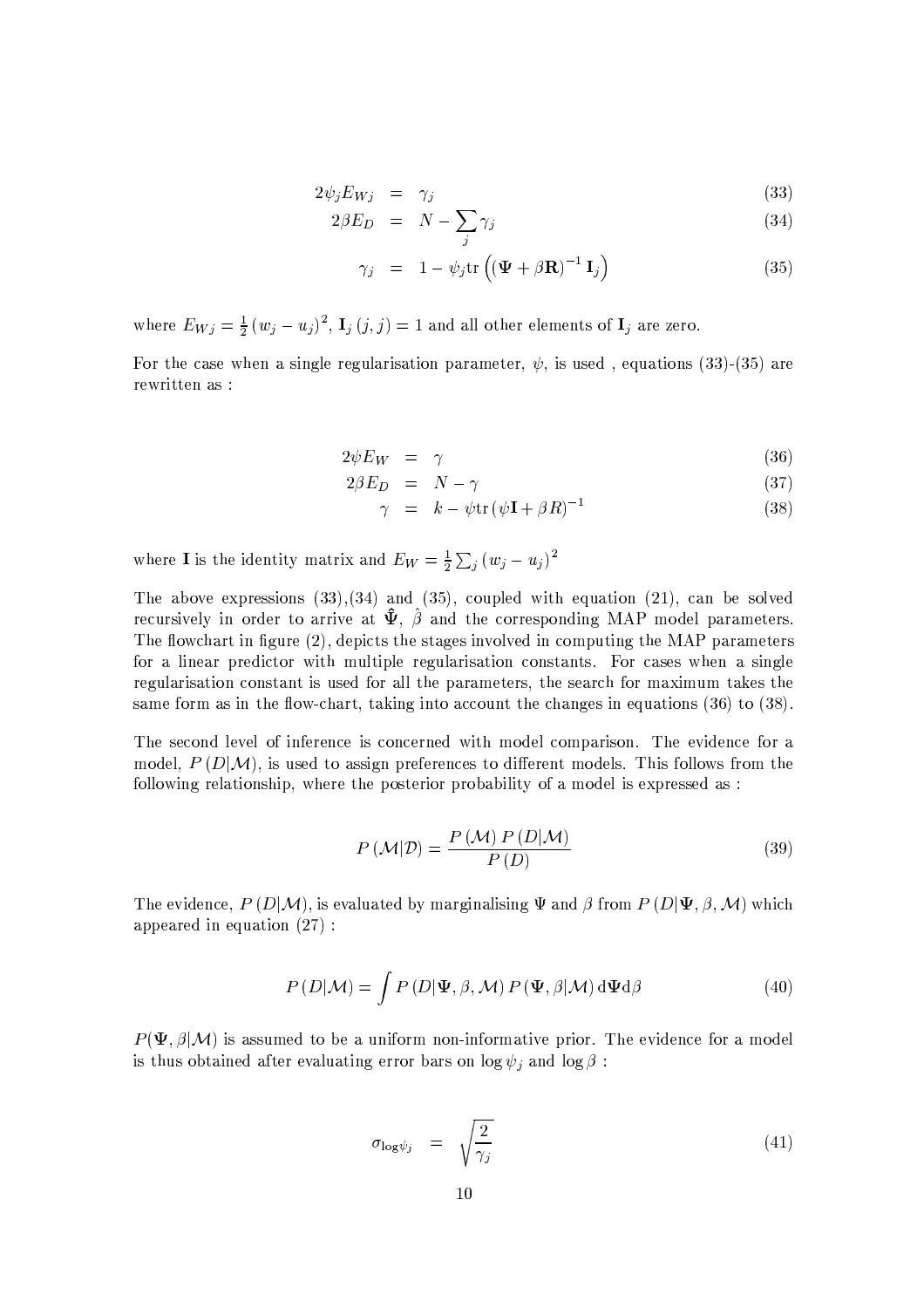$$
\sigma_{\log\beta} = \sqrt{\frac{2}{N - \sum_j \gamma_j}}
$$
\n(42)

 $(43)$ 

The log evidence expression, used to assign preference to different models,  $log P(D|M)$ , is written in terms of  $\log\! P\left(D|\hat{\Psi},\hat{\beta}\right)$  as :

$$
\log P(D|M) = \log P(D|\hat{\Psi}, \hat{\beta}) + \log 2 - \frac{1}{2}\log \left(N - \sum_{j} \gamma_{j}\right) - \frac{1}{2}\sum \log \gamma_{j} \tag{44}
$$

#### **Order Selection for Linear Prediction**  $\boldsymbol{6}$

One important factor which is concerned with the representation of a speech segment is the order of the linear predictor model used in analysing it. The model order should be large enough to cater for all the formants that were used in the production of the original speech sequence, together with the source excitation and lip radiation effects. Ideally, the smallest possible adequate model order should be used in the analysis stage. Various empirical order selection methods have been suggested for selecting the order of a linear predictor. Commonly, a density of 2 poles per KHz is assumed to represent the vocal tract contribution. A further 3 to 4 poles are added in order to cater for the source excitation spectrum and radiation load [1]. We note that, in the estimation process, not all the poles are in complex conjugate pairs. As such, they would not have all necessarily contributed to the resonances of the vocal tract, or formants.

Some of the popular model selection techniques are Akaike's Information Criterion,  $(AIC)$ , and Akaike's Final Prediction error,  $(FPE)$ , [12], [13], [14]. The derivation of AIC for a model order k,  $AIC(k)$ , relies on the Taylor expansion of the log likelihood of a model around the maximum likelihood estimate of its parameters. For a model of order  $k$ , the relationship can be written as:

$$
AIC(k) = -2(\text{maximum log likelihood of the model})
$$
  
+2( number of free parameters).

The maximum likelihood of the model can be regarded as a biased estimator of the mean expected likelihood of the model with bias equal to  $k$ , the number of free parameters. The mean expected log likelihood is used to give a measure of the goodness of the parameters of a model.

If the noise in the model is assumed to follow a gaussian distribution,  $AIC(k)$  can be written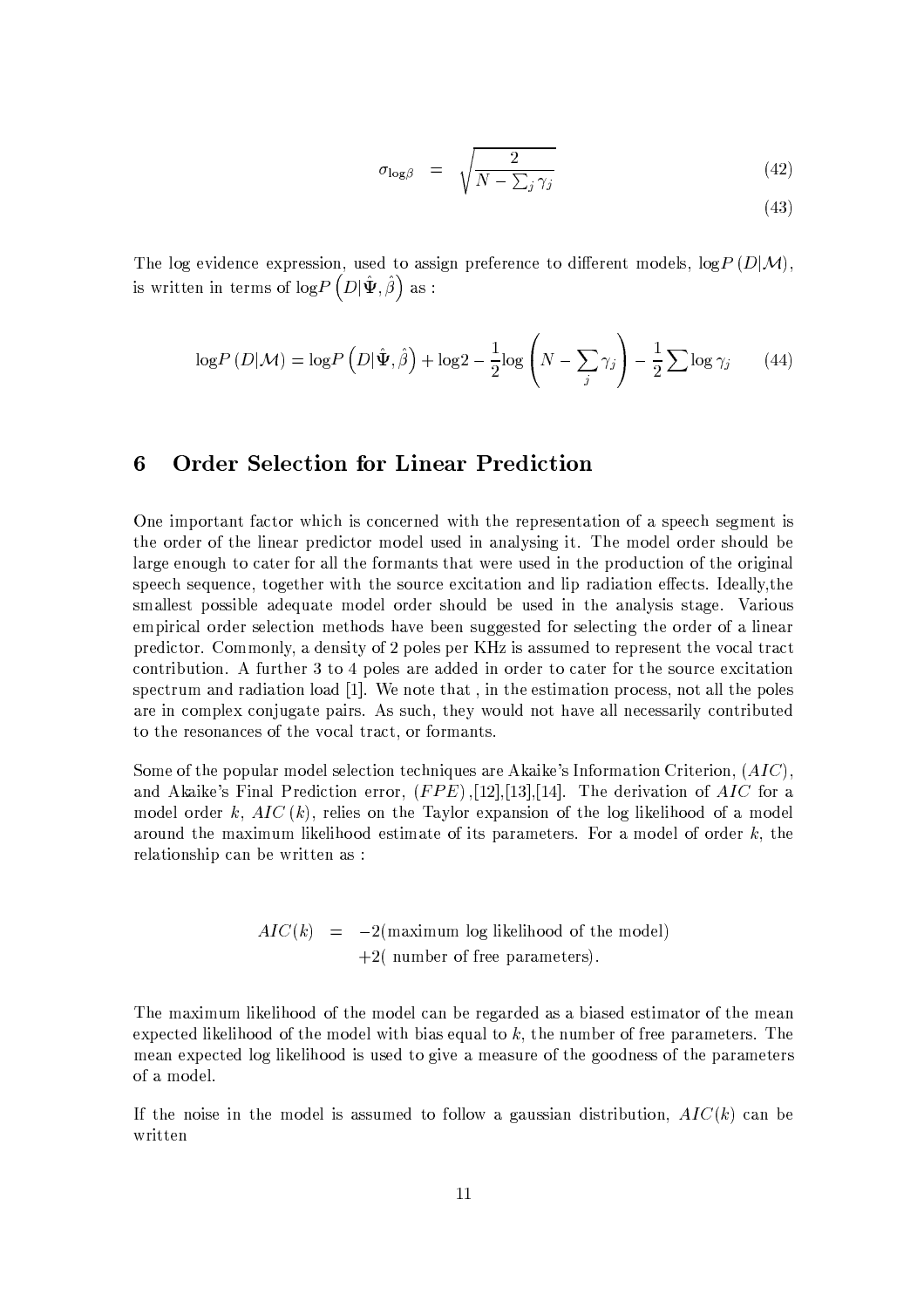

Figure 2: Flow chart depicting stages involved in the calculation of MAP parameters for a linear predictor using the evidence procedure.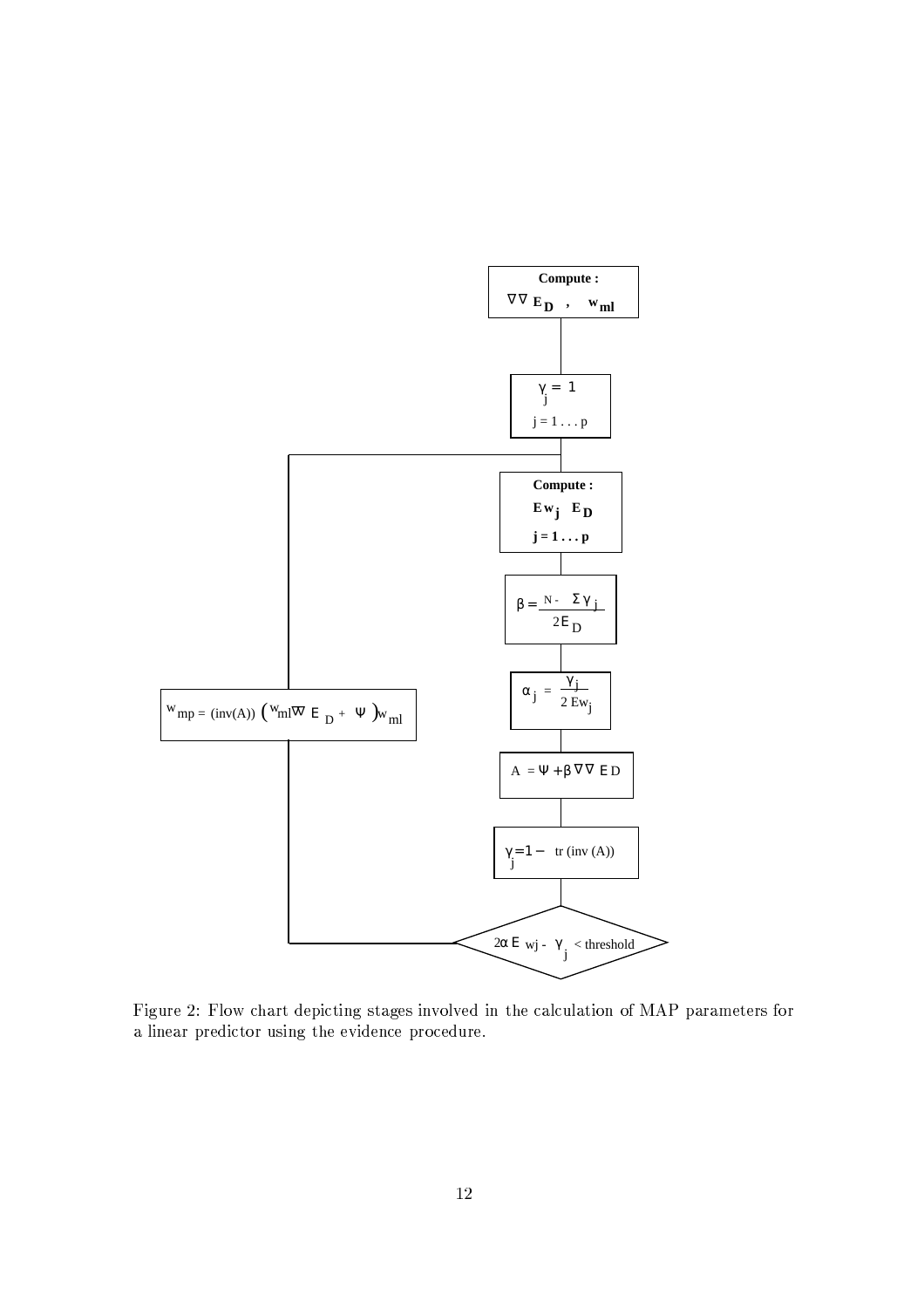as :

$$
AIC(k) = n \log \sigma_{\epsilon}^2 + 2k \tag{45}
$$

where  $\sigma^2$  is the mean squared error incurred in prediction, which is performed over n samples.

FPE is a special case of AIC  $[12]$ . The final prediction error is given by :

$$
FPE(k) = \frac{n+k}{n-k} \sigma_{\epsilon}^{2}
$$
\n(46)

Both AIC and FPE aim to achieve a trade-off between the residual error and the model size. This is clearly apparent in equation (45), which is composed of a data error term and a term referring to model size, or complexity.

For large n,  $AIC(k)$  and  $FPE(k)$  are asymptotically equivalent:

$$
AIC(k) = n \log FPE(k) \tag{47}
$$

In contrast to AIC and FPE, Bayesian methods for order selection make provision for prior assumptions about the solution within the parameter estimation process. The plots shown in Figure (3), depict the variation in AIC, FPE and log evidence for a linear predictor vs model order. The three criteria provide the same cue as to the model order to be used. The AIC and FPE plots are over identical parameters ML, whilst log evidence was evaluated for the equivalent MAP parameters.

### **Formant Tracking**  $\overline{7}$

Conventionally, the automatic tracking of formants in continuous speech is achieved through performing peak-picking on linear prediction spectra  $[15]$ ,  $[16]$ .

Other methods that have been used include analysis-by-synthesis methods [17], filterbank analysis [18], log cepstra analysis [19], auditory modelling methods [20] and Kalman filtering techniques [21].

Regardless of the method used in extracting the necessary features for formant picking, it is sometimes necessary to impose a smoothness constraint in going from one speech frame to the next one. The imposition of such a constraint should be such that a closer picture of the true variation of formants is achieved. The simplest such constraint is the widely used overlap between successive speech segments, where an inherent correlation between the parameters representing successive speech segments is achieved. A successful technique that is utilised in the xwaves speech analysis package relies on Viterbi alignment as a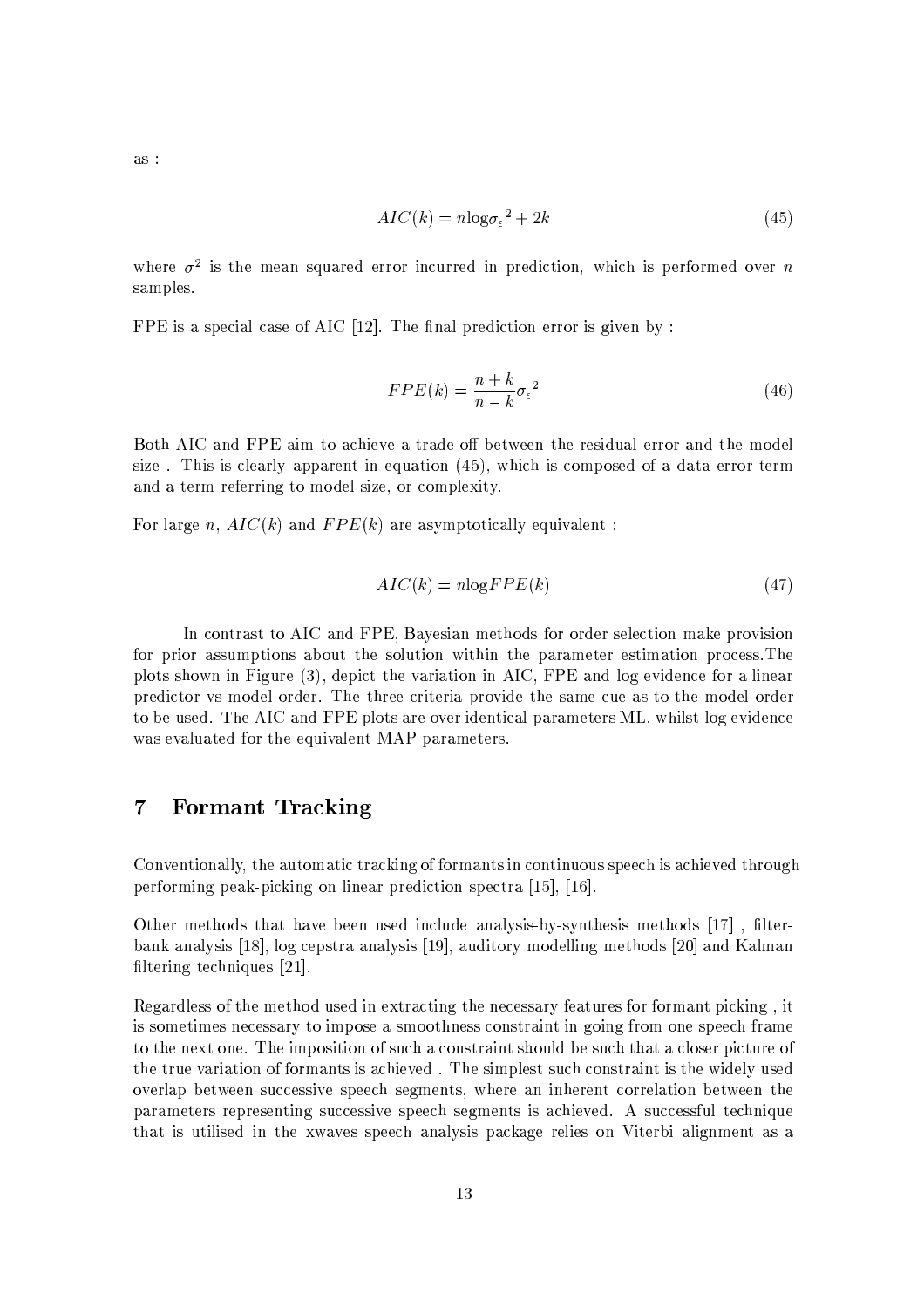

 $\mathbb{R}^n$  is a substitute of the contract of the contract of the contract of the contract of the contract of the contract of the contract of the contract of the contract of the contract of the contract of the contract of \*+ \*+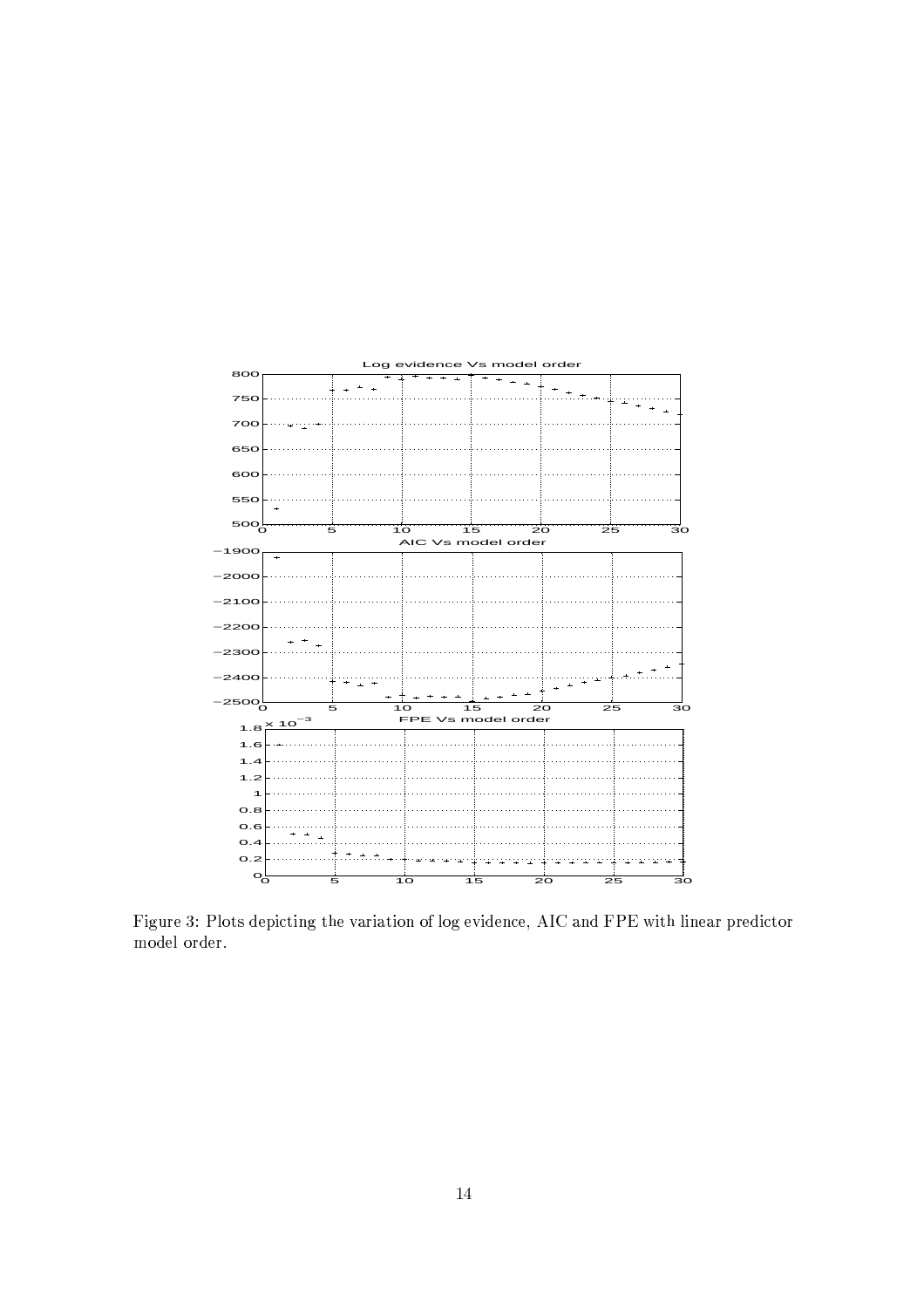means of imposing continuity constraints across candidate formants [22]. The candidate formants are derived after solving the relevant all-pole filter equations.

In this section, the use of suitable MAP parameters for formant picking on linear prediction spectra is illustrated. The results are also compared with those based on ML parameter estimation. We consider the following 3 cases, with reference to the general form of the regulariser given in equation  $(17)$ :



Figure 4: ML and MAP parameter estimates for a linear predictor.

- (a)  $\mathbf{u} = \mathbf{0}$  and the components of  $\Psi$  are distinct (zero mean gaussian priors with multiple variances).
- (b)  $\mathbf{u} = \mathbf{w}^{n-1}$ , where  $\mathbf{w}^{n-1}$  are the parameters estimated in the last speech segment and  $\Psi = \psi I$  (non-zero mean gaussian priors with a single variance,  $\frac{1}{\psi}$ ).
- (c)  $\mathbf{u} = \mathbf{w}^{n-1}$ , where  $\mathbf{w}^{n-1}$  are the parameters estimated in the last speech segment and the components of  $\Psi$  are distinct (non-zero mean gaussians with distinct variances).

The aim of using regulariser in (a) is to exploit the redundancies within a waveform segment in order to set the unwanted linear predictor parameters to zero. An example of the use of multiple variance zero mean gaussian priors for estimating the linear predictor parameters is shown in Figure  $(4)$ .

The values of MAP and ML coefficients are plotted against their indices for a section of a vowel of speech, sampled at 10 KHz. In this particular example, a time-delay threshold of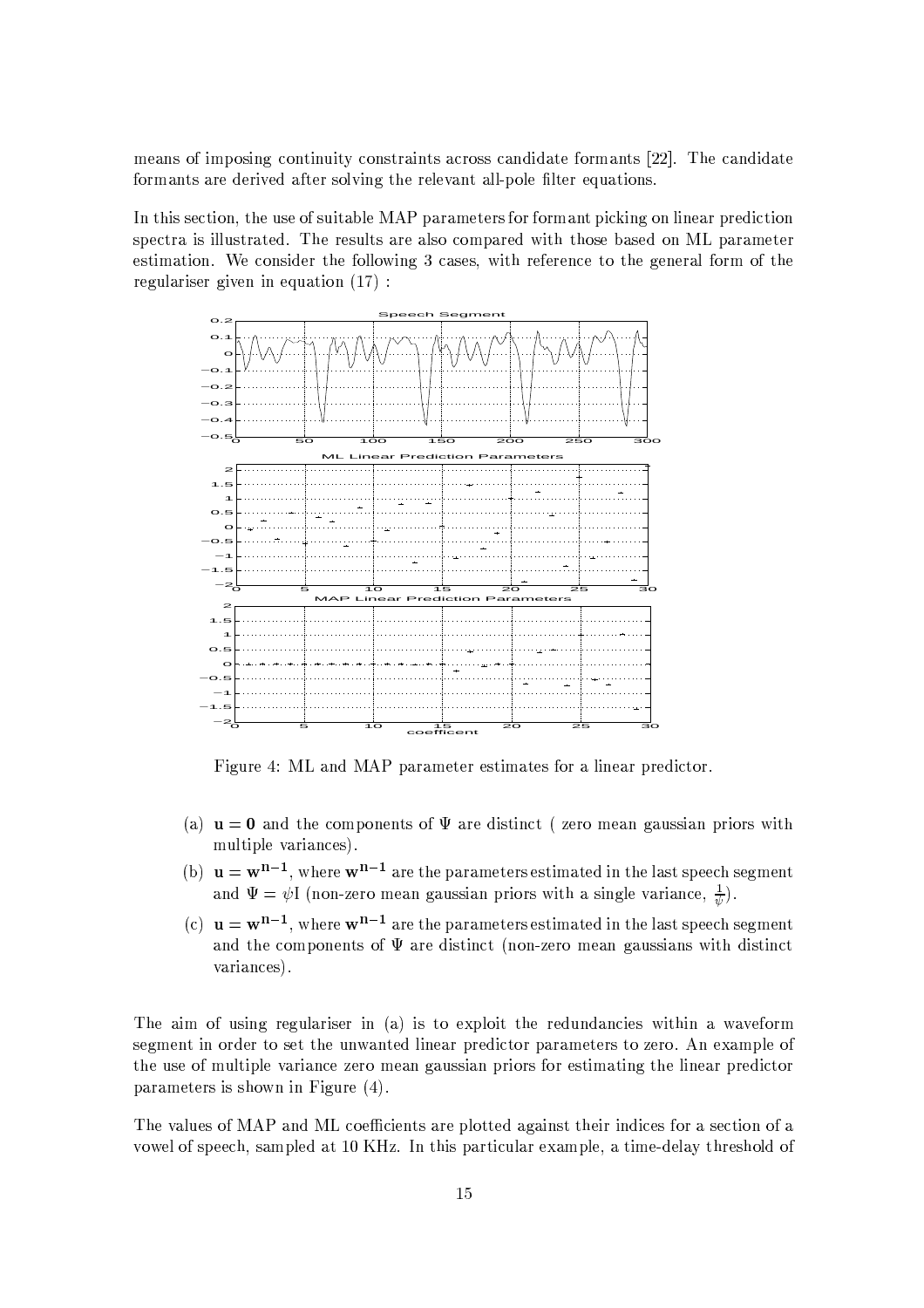

Figure 5: Plots depicting formant tracks obtained by performing peak-picking on linear prediction spectra. The two cases are for ML model parameters and MAP parameters where the priors are zero-mean gaussians with distinct variances.

15 exists beyond which all parameters are set to zero. The order of the linear predictor is thus effectively reduced to 15, instead of 30 as would have been the case under maximum likelihood analysis techniques.

A further demonstration of the ability to set unwanted parameters to zero was illustrated through the tracking of formants in a synthetic waveform simulating a variable order autoregressive process. As the waveform is purely autoregressive, the effects of glottal shaping, lip radiation and nasalisation that are assumed in analysing real speech segments are not present here. The order of the model used in generating the waveform is thus exactly twice the number of resonances that is shown in solid lines. The parameters of the generating system were updated on a block-by-block basis after 100 samples. Figure (5), depicts the frequency values estimated for the generating system after using ML estimates and MAP estimates for linear prediction. The frequency values were obtained after performing peak-picking on the linear prediction spectra. The prior for each of the model parameters was a zero mean gaussian distribution whose variance,  $1/\psi$ , is set independently of the others (case a above).

The use of regularization in order to encourage inter-frame smoothness can be utilised to enhance the tracking of formants in noisy speech. This can be achieved by using regularisers of type (b) or (c). The priors for the parameters assume gaussians which are centred on the corresponding parameter estimates from the previous analysis segment. Figure  $(6)$ shows the utterance "tell me more", embedded in gaussian noise, together with the spectrogram of its original clean version and the formant tracks derived after using regularisers (b), (c) and ML estimates. As can be seen, the use of MAP parameters facilitated the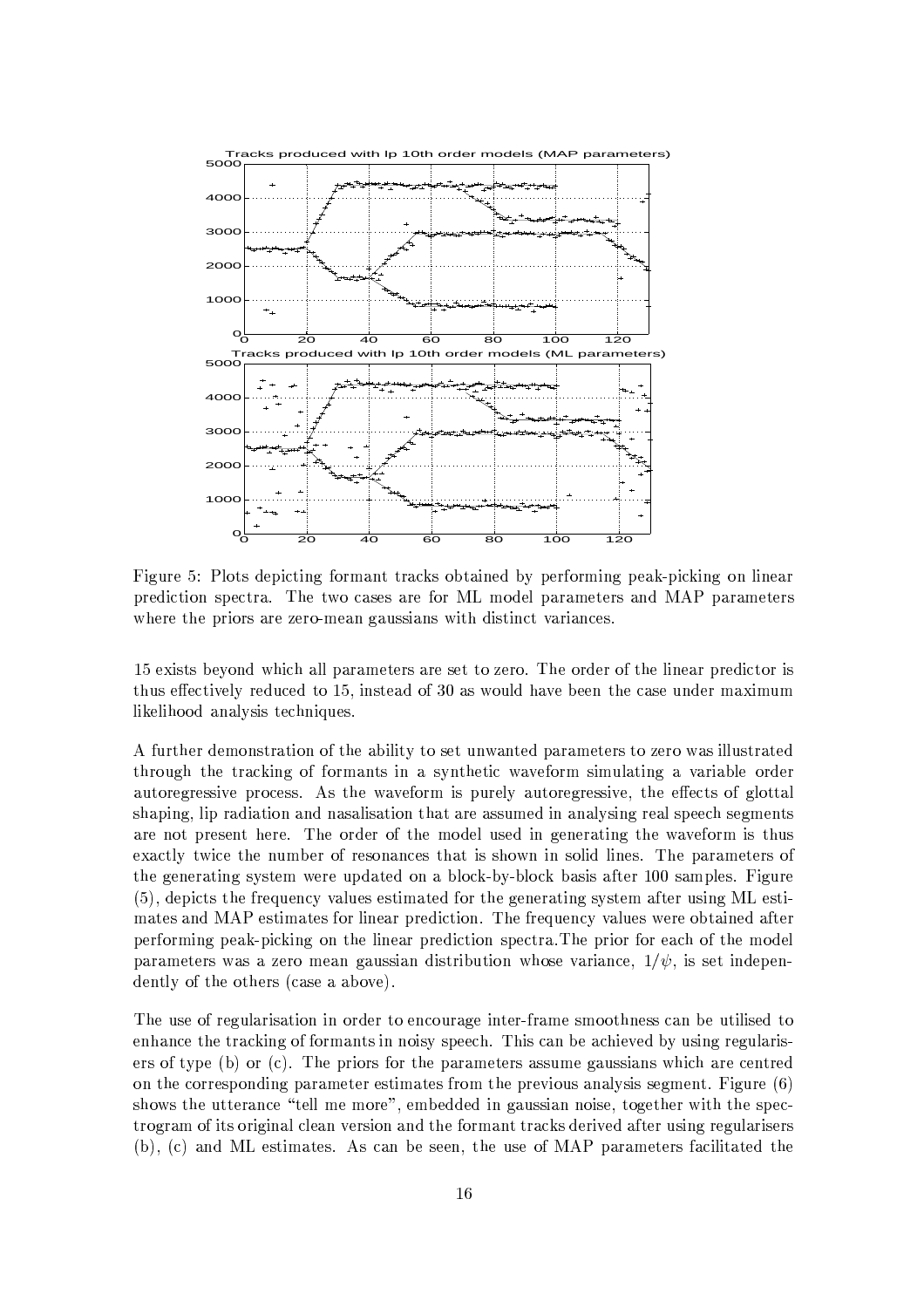

Figure 6: Plots of the noisy speech waveform, the spectrogram before adding the noise, and formant tracks produced using different prior configurations and a fixed model order of  $16$ .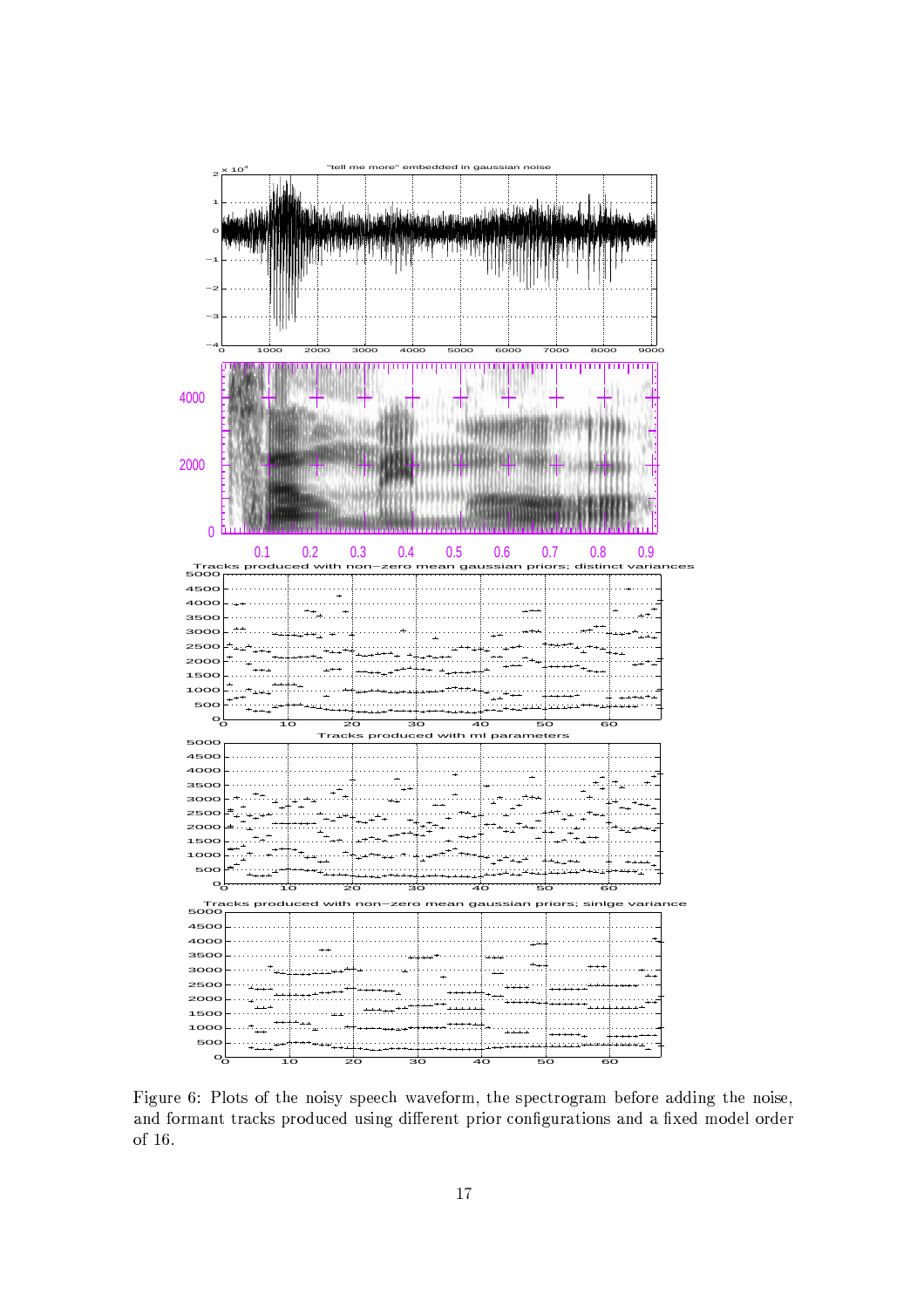derivation of smoother tracks in comparison to the ML parameters. The tracks produced with multiple variance priors are closest to those shown in the spectrogram. With ML estimates, the absence of a smoothness constraint results in scattered tracks which are harder to trace through the speech waveform. The use of single variance non-zero mean priors, on the other hand, produced over-smoothed tracks which do not exhibit adequate variation from one frame to the next one. This can be intuitively attributed to the fact that different coefficients are forced to take the same variance value although their corresponding distributions are assumed to posses different means. As such, their variation becomes more restricted than case (b), which affects the mapping to their corresponding frequency values accordingly.

#### **Analysis-synthesis Demonstrations** 8

As mentioned in the last section, the order of a linear predictor used in analysing a speech segment is essential in ensuring its accurate representation. For cases where speech is re-constructed from its linear predictor parameters, the use of a linear predictor whose order varies according to the segment under investigation could lead to an increase in the overall efficiency when parameterising the waveform.

The following analyses of the speech utterance: "France became the first decimal country in Europe. Germany followed eight years later and the Scandinavian states and Russia *changed in 1875*", sampled at 16KHz, were performed :

- i. Maximum Likelihood with 20th order models.
- ii. Maximum a Posteriori with model order selection. For each frame, a search over models varying in order from 2 to 20 was performed and the model with the highest evidence was picked. Prior is a single variance zero mean gaussian distribution (regulariser  $(a)$ ).
- iii. Maximum Likelihood with 8th order models.

With reference to case (ii), Figure (7) shows the variation in the model order with speech frame for the utterance "France became the first decimal country in Europe". The model orders which are chosen are low for unvoiced and silenced speech segments and higher for voiced speech segments. For each continuous speech segment, the average number of parameters per frame was calculated and rounded up to the nearest whole number. The average number of parameters per frame was then calculated over all the continuous speech segments and was found to be 8. In contrast, the average number of parameters per frame, including silence speech is 6.05.

An 8th order system was thus used in order to re-synthesise the speech waveform and to compare the output with that from a variable-order synthesiser based on the parameterisation given in (ii). Although the total number of parameters used is the same in both cases, the distribution of parameters per frame is non-uniform in the variable synthesiser case. The aim was to gain an insight into the effect of the non-uniform distribution of parameters and assess its usefulness in improving the performance of a synthesis system.

The system used for the synthesis of speech here is based on the speech production model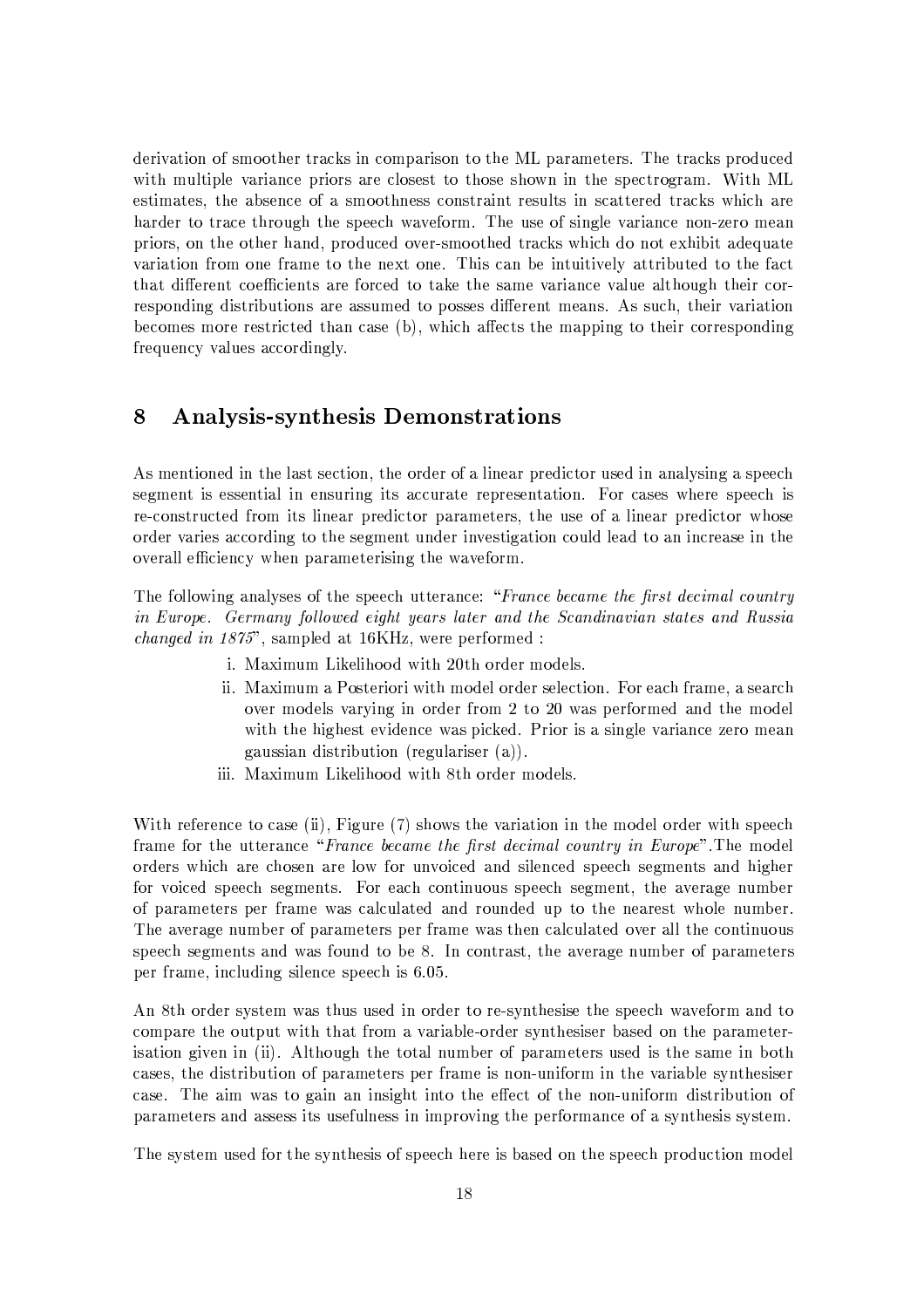

Figure 7: Variation in linear predictor order with frame for a speech segment.

that was shown in Figure  $(1)$ ,  $[23]$ . The waveforms representing the glottal excitation were used for the extraction of pitch and voicing decisions. The filter parameters and the gain, G, were then updated at the start of every pitch period for voiced speech and every frame length for unvoiced speech. For each synthesised speech segment, the gain of the system, G, was determined by equalising the mean squared energy in the speech signal with that in the synthesised signal [2]. No pre-emphasis was performed on the input speech and the output synthesised speech was not filtered.

A total of 5 subjects were asked to listen to speech synthesised using 8th order models and variable order models. The synthesised speech was sectioned into 5 utterances and the subjects were asked to rank the synthesised utterances according to their naturalness and closeness to their original versions. For each utterance, the original segment was played, followed by it's two synthesised versions. The synthesised segments were not played in the same order for the different utterances. Table (1), shows the preferences that were made by the subjects. Overall, the variable-order synthesiser was preferred 90  $\%$  of the times, the ML 8th order synthesiser in one occasion  $(5\%)$  and no preference could be made in one occasion.

|  | Utterance   8th order ML   Variable order MAP   No preference |  |
|--|---------------------------------------------------------------|--|
|  |                                                               |  |
|  |                                                               |  |
|  |                                                               |  |
|  |                                                               |  |

Table 1. Ranking of synthesised speech quality made by 5 subjects on 4 different speech utterances. The numbers I-IV stand for:

I: France became the first decimal country in Europe.

- II : Germany's decision followed eight years later.
- III: and the Scandinavian States and Russia.

IV: Changed in  $1875$ .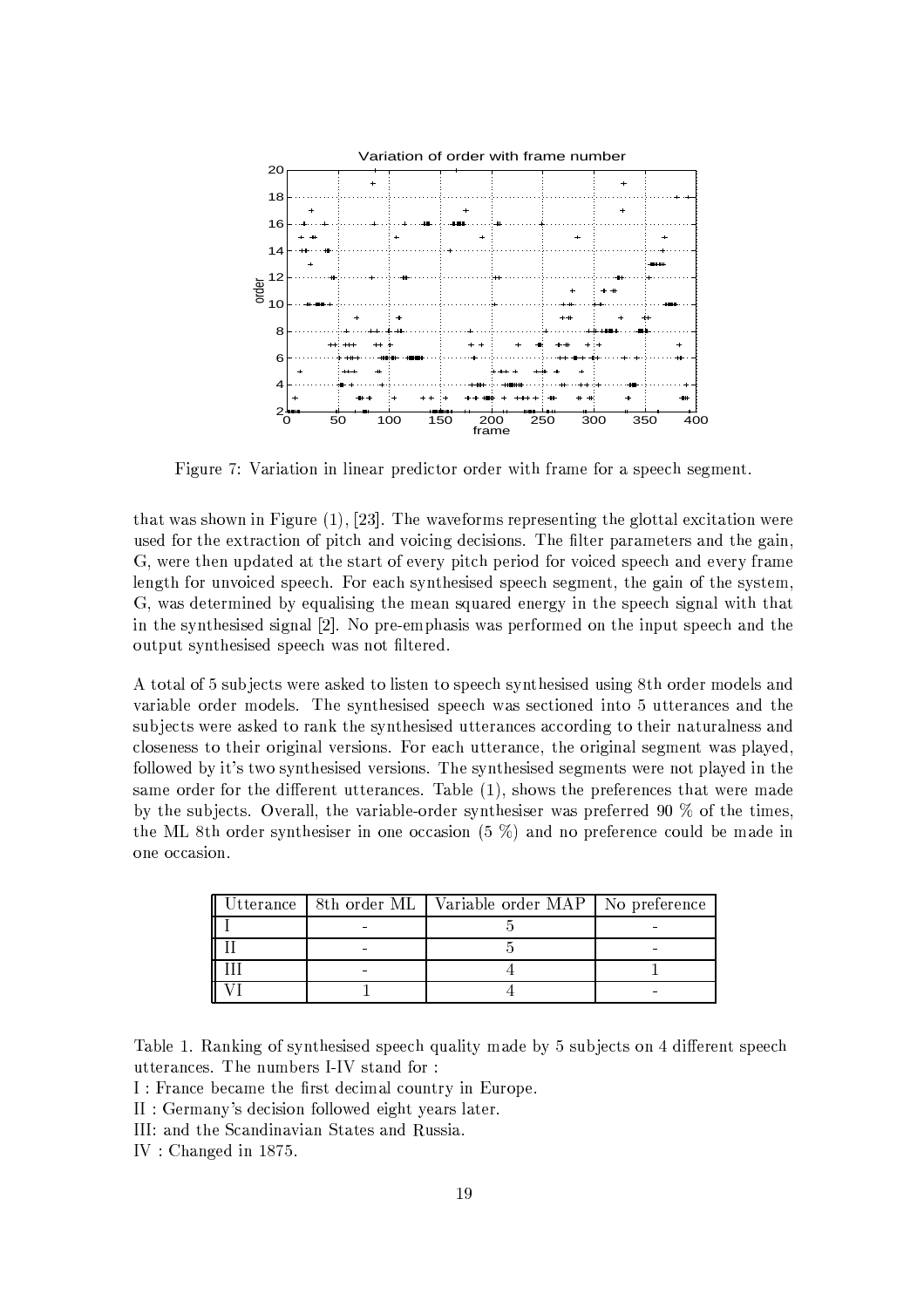### 9 Conclusions

This report dealt with the usage of MAP parameter estimates within the linear prediction paradigm. The viability of their usage, in comparison to conventional ML parameters. was also assessed.

The Bayesian evidence framework was utilised in deriving MAP parameters and performing model order selection. Depending on the particular application, suitable gaussian priors were utilised with the aim of achieving a better parameterisation of speech. The linear prediction estimates were subsequently used in two applications, formant tracking and analysis-synthesis.

Formant tracking was performed by peak-picking on the linear prediction spectra. The usage of gaussian priors, with distinct variances, on the parameters, was found to result in spectra which are more representative of the speech segments under consideration. As such, the formant estimates depicted a more accurate representation of the true variation of formants in the signals that were investigated. Zero mean gaussian priors were used in order to exploit the redundancies that are present within a synthetic autoregressive waveform. On the other hand, non-zero mean gaussians were used in order to encourage parameter smoothness in going from one frame to the next.

For the analysis-synthesis application, zero mean gaussians with a single variance were used in the parameter estimation process. For each speech frame, an ensemble of linear prediction models were evaluated and the model with highest evidence was utilised in the synthesis stage. The performance of the resulting variable-order synthesiser was compared to a fixed order synthesiser which uses ML parameter estimates. The total number of parameters for the fixed order synthesiser was kept the same as for the variable order synthesiser. The quality of synthesised speech, in comparison to original versions was assessed by subjects whose judgements preferred the variable rate synthesiser on 90 % of the occasions. This result should pave the way to the use of MAP parameters in the design of low bit-rate variable speech coders.

In general, it was found that the choice of priors is a critical factor in the derivation of suitable MAP parameters. The parameter estimation process used achieves a proper balance in determining the relative importance of the prior with respect to the data. To this end, a useful insight into the relevance of the priors was gained as a result of the optimisation of the hyper-parameters,  $(\Psi)$ . Future work will explore the marginalisation of the hyper-parameters, as opposed to their optimisation, and the effect on the MAP parameter estimates. This should also allow the freedom of using priors which are other than gaussian in the parameter estimation process. The direct application of continuity constraints in the frequency domain will also be investigated, and the effect on formant tracking assessed.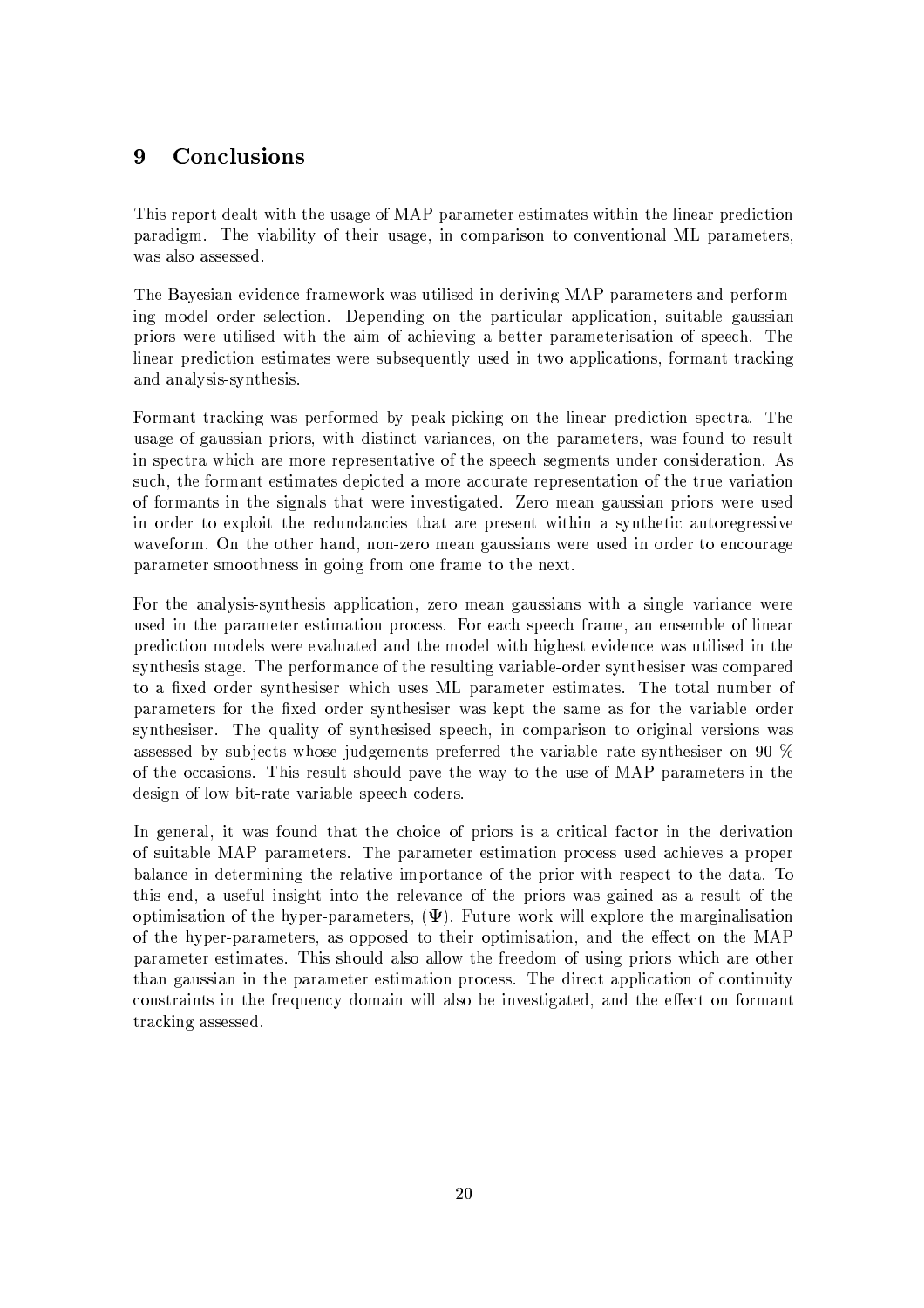# References

- [1] L.R. Rabiner and R.W Schafer. *Digital Processing of Speech Signals*. Prentice-Hall. 1978.
- [2] A. H. Gray and J. D. Markel. *Linear Prediction of Speech*. Springer Verlag, 1976.
- [3] John Makhoul. Linear prediction: A tutorial review. Proceedings of the IEEE,  $4(4):561-579$ , April 1975.
- [4] Shuzo Saito and Kazuo Nakata. Fundamentals Of Speech Signal Processing. Academic Press, 1985.
- [5] G. Fant. Acoustic Theory of Speech Production. Mouton, 1970.
- [6] F. Fsllside and W. A. Eoods. Computer Speech Processing. Prentice Hall International, 1985.
- [7] Tomaso Poggio and Federico Girosi. A theory of networks for approximation and laerning. Technical Report 1140, MIT. AI Laboratory, 1989. Paper No. 31.
- [8] D.J.C Mackay. *Bayesian Methods for Adaptive Models*. PhD thesis, California Institute of Technology, 1992.
- [9] D.J.C Mackay. Hyperparameters: Optimise, or itegrate out? Submitted to Neural Computation, 1994.
- [10] W. L Buntine and A. S Weigend. Bayesian back-propagation. Complex Syetems,  $5:603-643, 1991.$
- [11] David H. Wolpert. On the use of evidence in neural networks. In Advances in Neural Information Processing Systems 5, pages 1352-1355, 1993.
- [12] M.B Priestley. Spectral Analysis and Time Series, Volume 1: Univariate Series. Academic Press, 1981.
- [13] H. Akaike. Statistical predictor identification. Ann. Inst. Stat. Math. 22:203-217. 1970.
- [14] H. Akaike. A new look at the statistical model identification. IEEE Tansactions on Automatic Control, 19:716-723, 1974.
- [15] Stephanie S. McCandless. An algorithm for automatic formant extraction using linear prediction spectra. IEEE Transactions on Acoustics, Speech and Signal Processing, ASSP-22:135-141, 1974.
- [16] J.D Markel. Application of a digital inverse filter for automatic formant and fo analysis. IEEE transactions on Audio and Electrostatics, AU-21(3):149-153, 1973.
- [17] J. Olive. Automatic formant tracking in a newton raphson technique. J. Acoust. Soc. Am.,  $50:661-670$ , August 1971.
- [18] J. Flanagan, Automatic extraction of formant frequencies from continuous speech, J. Acoust. Soc. Am.,  $28:110-118$ , 1956.